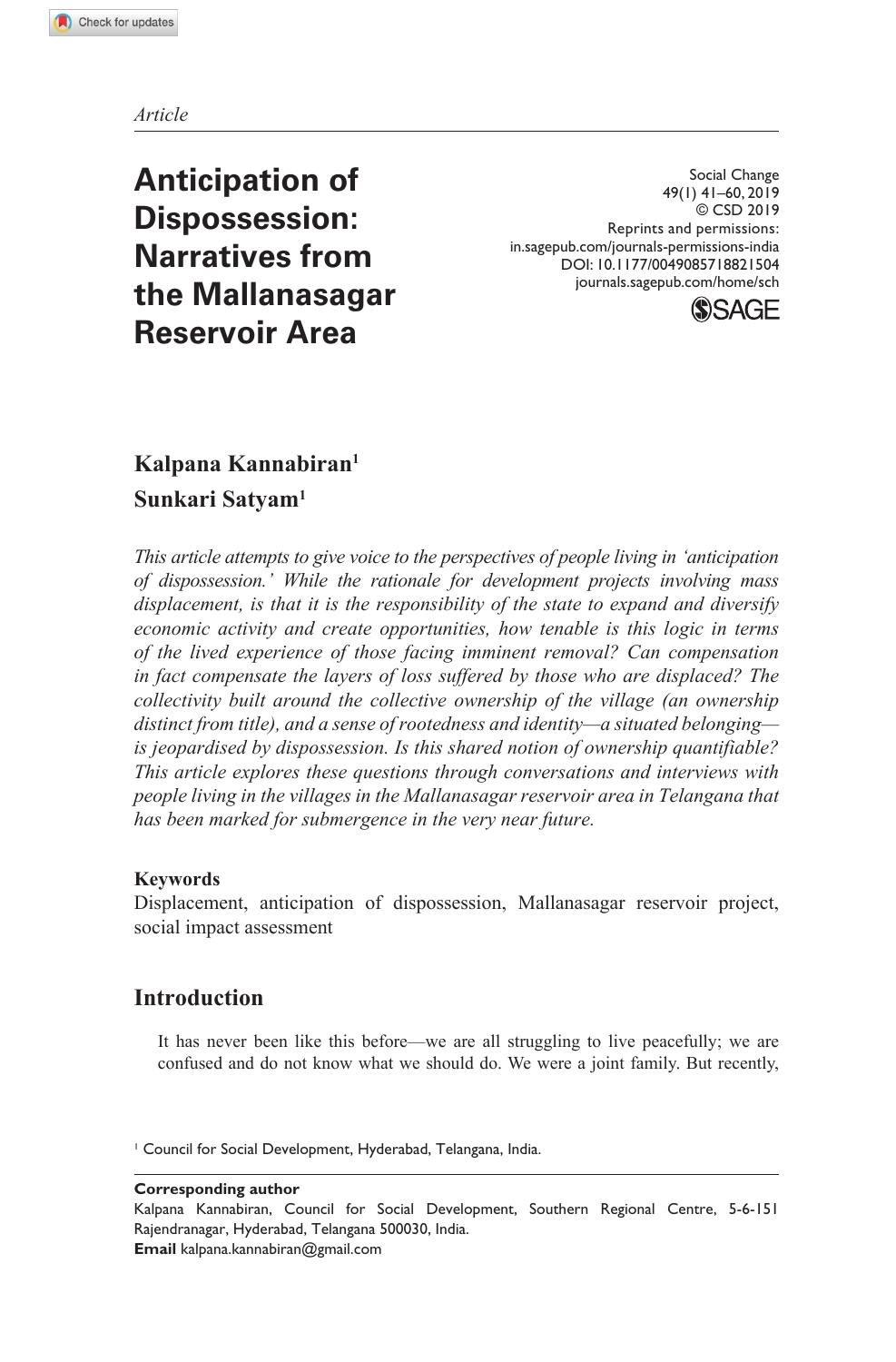#### **42** / Kalpana Kannabiran and Sunkari Satyam *Social Change 49(1)*

my husband's brother got married and decided to set up a separate home. This meant we had to construct a new house, and thought about asking for help from friends and relatives. Now we realise it is not possible for us to do this, as the government has already given some money for compensation. Most of this money was used to clear debts. And we still have debts to clear.

The one acre of land that we own is a family inheritance from my in-laws. When the government took our land, we tried to buy another piece of farm land of the same size. My husband went around neighbouring villages and enquired. He found that the rates were very high and we could not even buy half an acre with the compensation the government gave us for one acre. Now the rates have increased drastically. Where can we buy any land? It is not possible in the surrounding areas. The government should give us land.

I have never faced any serious problems in my life before—because my village gave me the strength to do anything I wanted to—farming, petty business. It was not a problem even when I failed for any reason— crop failure, expenditure on fertilisers or hiring tractors for preparing paddy field, or any other. My pressure from debts were eased by my neighbours and my relatives.

We are living here surrounded by our people. Although problems arise among us, they don't affect our relations. We have the support of elders of the community and village, and we follow their advice.

But now, our neighbours and relatives are also under pressure. Since the project was announced landlords who gave us credit are forcing us to repay immediately. They threaten us. This is not only my experience. It is everywhere in all the villages under the project area. This misery affects my whole family.

We will now disperse in different directions. Will we have this bond in another place? Is it possible? (B, marginal farmer, *23 January 2017*)

B, 32 years of age, is a marginal farmer who farms her own land and labours in other farms.1 She is from the Madiga caste (Scheduled Caste [SC]), has completed high school, Secondary School Certificate (SSC), and was married at the age of 15 to a marginal farmer. After her marriage, she lived in her husband's home with his parents and unmarried brother. She outlines for us the different layers of the 'anticipation of dispossession,' experienced by the collectivity—the village, or cluster of villages.

What does it mean to live in 'anticipation of dispossession'? How do human relations, cultural moorings and external threats—here embodied in state power—interlink to reconfigure the lifeworlds of villagers in the reservoir area, foregrounding the collective experience of 'anticipation of dispossession'? How tenable is governmental logic on the urgency of development projects in terms of the lived experience and lifeworlds of those facing imminent removal? Can compensation in fact compensate the layers of loss suffered by those who are displaced? The collectivity built around the collective ownership of the village (an ownership distinct from legal title) and a sense of rootedness and identity—a *situated belonging—*are jeopardised by dispossession. Is this shared notion of ownership quantifiable?

This article explores these questions through a close look at socio-demographic details (and diversities therein) of the affected villages, conversations, and interviews with people living in the villages in the Mallanasagar reservoir area in Telangana that has been marked for submergence in the very near future. Beyond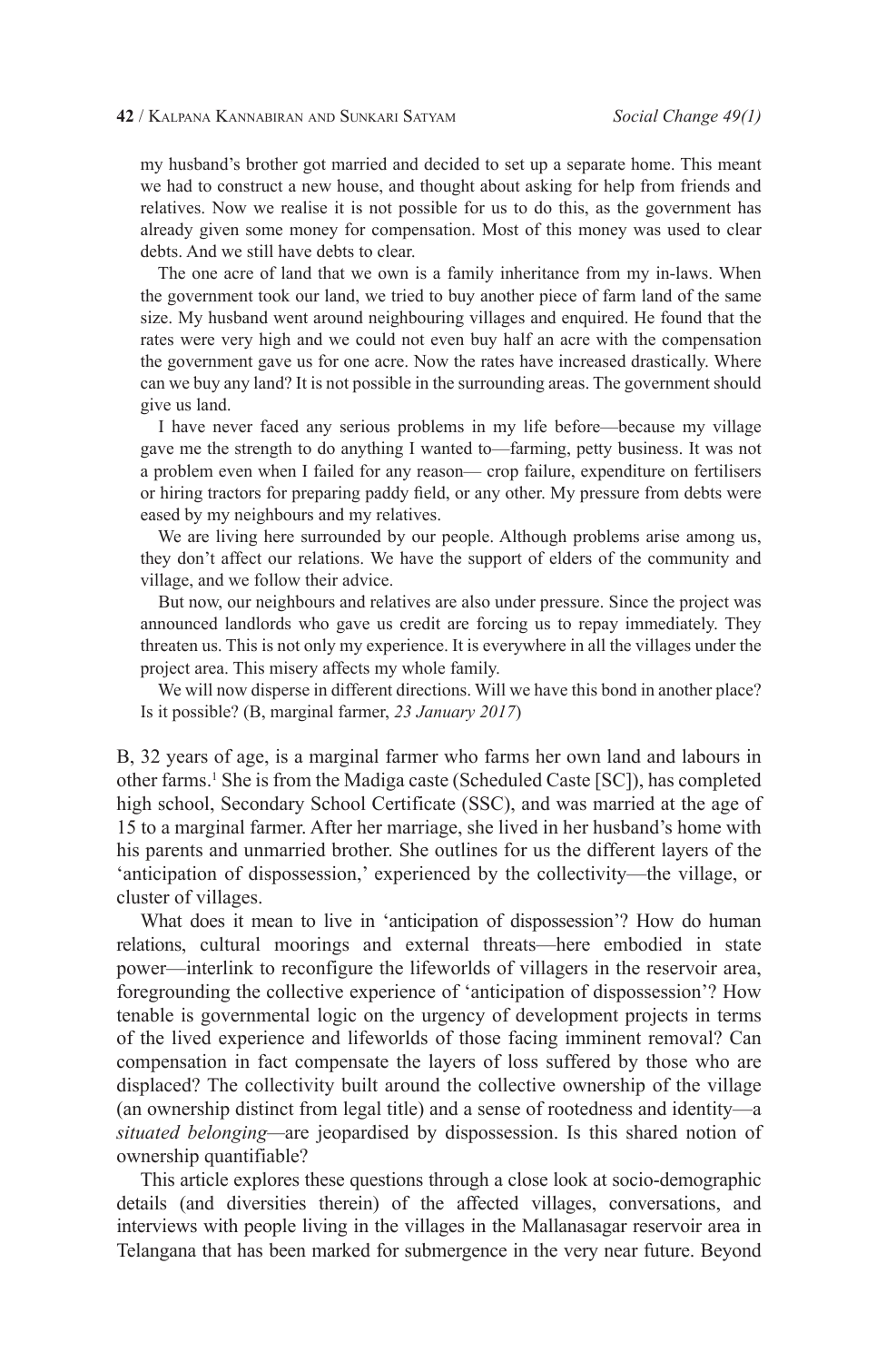the physical and ecological impact associated with irrigation projects, questions have most often centred around the geographical distribution of livelihoods, politics of administrative decision-making processes, relocation and resettlement plans for 'project affected people', and the politics and rationale of projects of displacement.

Our interest in this article lies in unravelling the cultural ramifications of dispossession (Reyes-Gaskin 2005, p. 70). In trying to understand the governmental action that deliberately disregards the many-layered, complex articulations of a people's refusal to comply, especially their refusal to leave their territory and homelands, we signpost debates on dispossession that foreground the intersecting axes—of the accumulation of dispossession (Harvey, 2005), regimes of dispossession (Levien, 2015) and cultures of dispossession (B. Bhandar & Bhandar, 2016) as particularly relevant to an understanding of various layers of the experience of dispossession. In this context, the refusal of people to move, or their assertion of the 'right to stay put,' can scarcely be interpreted as a resistance to 'forward looking' development strategies (Butler & Athanasiou, 2013, p. 24).

Drawing this out further, victims and survivors of displacement use quite different parameters by which to evaluate the worth of their land, home, homelands, social bonds and indeed, their lives. The palpability of dispossession is at once both immediate and intangible. What then is to be compensated, and how?

Ideas of home are determined by alternative discursive logics of wellbeing that resist masking by languages of 'improvement', 'growth,' 'development' or the delineation of rationale and 'interests' that determine state action and 'compensation'. The home, for instance, is, importantly, a product of geographies and imaginations that shape the collectivity and underpin both the experience of dispossession and its anticipation.

In this article, we attempt to grasp the collective experience of impending displacement under the Mallanasagar reservoir project in Telangana, sidestepping the governmental thrust on rehabilitation and compensation based on official quantification of material assets and the assertion of eminent domain by the state. We draw on data relating to land acquisition in these villages and present narratives gathered from fieldwork in villages in the Mallanasagar area that are facing submergence, covering 375 households between January and March 2017. Detailed interviews, more in the nature of immersed conversations with 107 persons cutting across social groups and gender, provide a rich opportunity to understand displacement as dispossession—locating both an understanding and a way forward in the experience of people living in anticipation of dispossession.

We attempt to demonstrate that people's situated expressions of identity, belonging and loss are expressed in terms that are simultaneously material, symbolic and emotional and therefore aggravated—social inequalities on the ground notwithstanding. While the literature on displacement importantly focusses on the experience of vulnerable communities—dalits, adivasis and minorities we find continuities in the experience of dispossession between people across economic and social classes, possession itself defined in specific ways in relation to residence and belonging, not necessarily only in relation to property ownership or lack thereof. There is also a solidarity of belonging in the collectivity—the village, for instance—that intersects with caste hierarchies and everyday oppressions.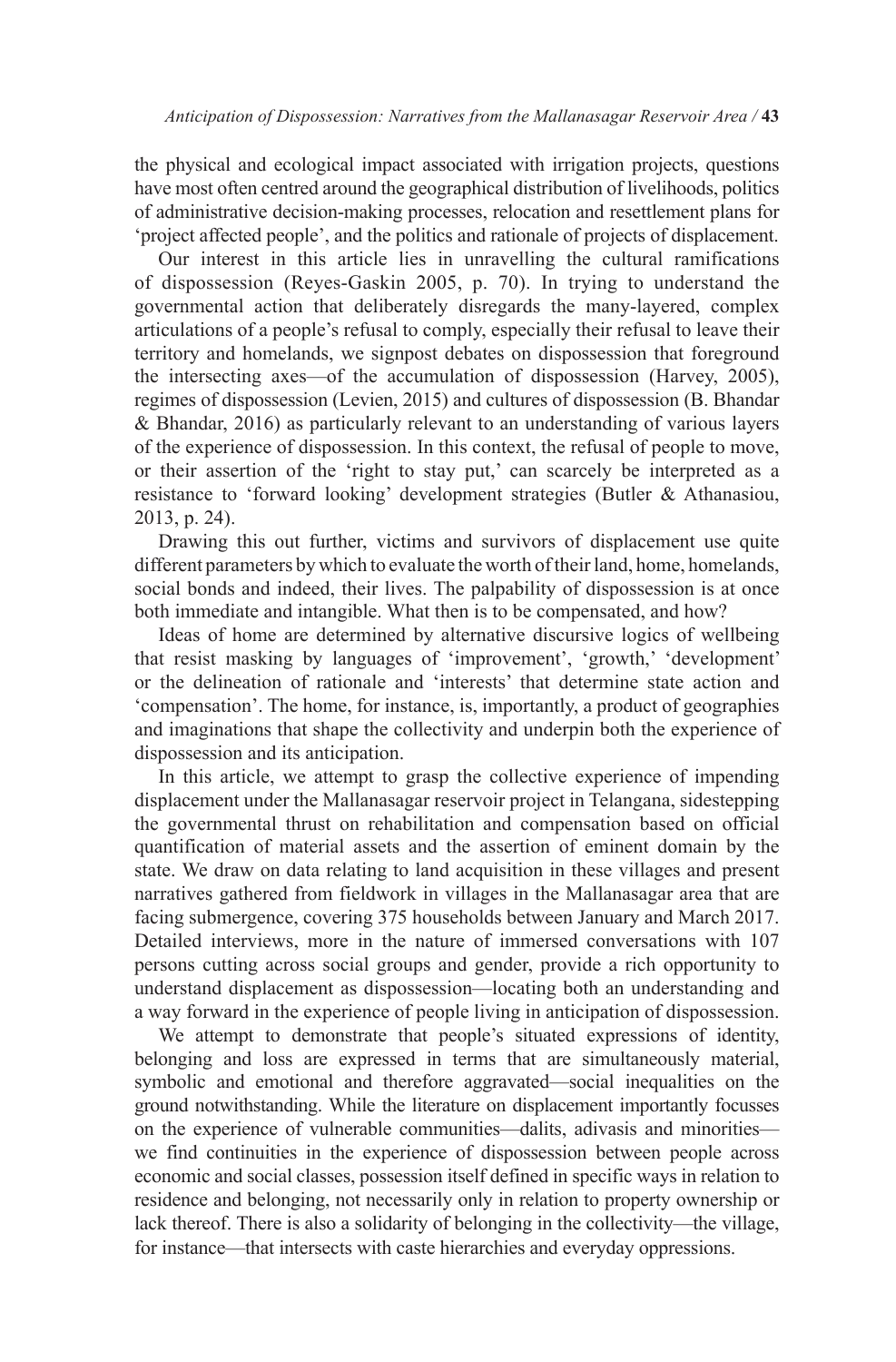The first section presents detailed information on the villages and communities located in the area of proposed submergence, a close examination of which, in our view, is necessary to place the narratives that follow in the second section, which is the central focus of this study in perspective. The distribution of family households on the intersecting axes of caste and material assets in the first section importantly helps situate them in their village communities and ruptures for us the apparent continuities in narratives of dispossession in the second section; what appears repetitive on the surface is in fact exactly its opposite, given the widely varying social and material locations of the interviewees. To explore the meanings of the anticipation of dispossession and the lifeworlds of those we met and spoke to, we have paid specific attention to intersections, commonalities and divergences in location, experience and worldview; the relationship of the anticipation of loss in a continuing present to material assets/resources or the lack thereof. The diversity in social location is interlocked with deep commonalities in the experience of impending loss.

## **Villages Facing Submergence**

The Government of Telangana proposed the construction of 22 reservoirs in the state with the objective of increasing the area under cultivation and agricultural productivity. The reservoir of Mallanasagar was planned on a canal branch of the Kaleswaram irrigation project. It was proposed to reserve about 50,000 million cubic feet (hereafter tmc) capacity of water to irrigate about 165,000 acres of land. It was intended to distribute water through established irrigation systems to the three former districts of Medak, Nizamabad and Karimnagar (prior to district re-organisation in 2016). In furtherance of its plans, the Telangana Government passed GO 123, dated 30 July 2015 which provides for 'Procurement of land and other structures thereon from Willing Land Owners by the Procuring Agencies for public purposes'. Relevant to our present argument is clause (viii) which states with reference to compensation/consideration for land acquired by the government:

The consideration as agreed by the individual land owner/owners and Procuring Agency before the District Level Land Procurement Committee shall *inter-alia* include the value of land and property, perceived loss of livelihood, equivalent costs required for rehabilitation and resettlement of *willing land owners and others*. (emphasis added)

The implementation of this GO was stayed by the Hyderabad High Court in January 2017, which also ordered the maintenance of *status quo* in land acquisition under this project in October 2017 in response to writ petitions filed in the court.<sup>2</sup>

The total population of areas facing submergence (complete and partial) is about 16,125 consisting of 3,677 households (Census 2011; Offices of Gram Panchayats of Rampur and Laxmapur) spread over fourteen villages of nine Gram Panchayats of old Medak district (now Siddipet). Gram Panchayats—Etigadda Kistapur, Rampur, Laxmapur, Vemulaghat and Pallepahad from Thoguta mandal—are set to be completely submerged in this proposed reservoir; Erravalli and Singaram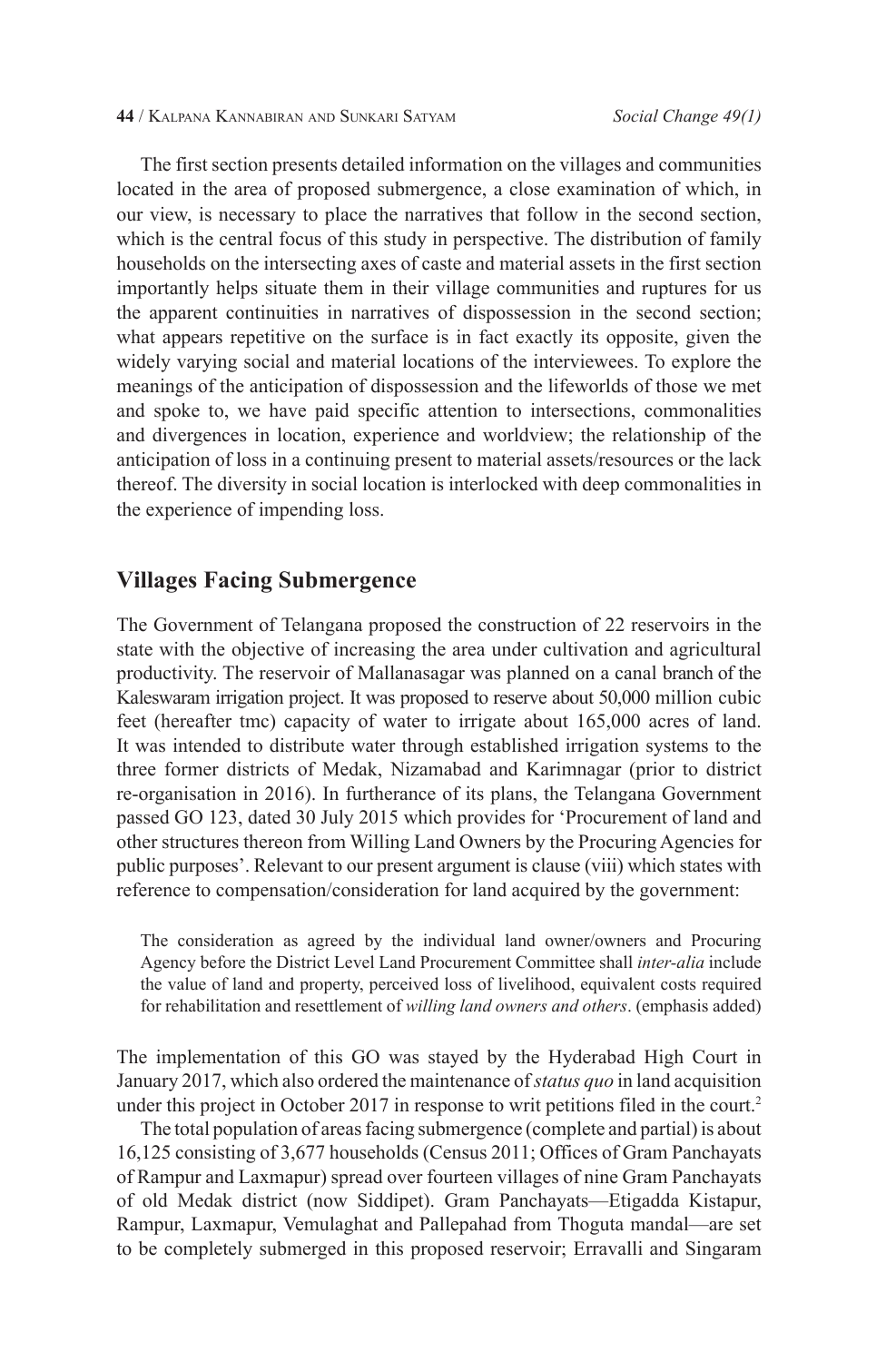villages from Kondapaka mandal and Thoguta GP and Thukkapur from Thoguta *mandal* are to be partially submerged (lands only) (*Table 1*).

These lands are known to be especially fertile, surrounded by tanks and canals and also irrigated by submersible pump sets. The profile of the villages facing submergence is provided in *Table 2.* What emerges from this profile co-constructed from official data and field information is the diversity of the people/communities in the villages, their distribution across villages, the nature of the functioning agricultural economy in the villages, and therefore the nature and far-reaching consequences of dispossession that are anticipated.

#### *Homes, Neighbourhoods, Boundaries and Sociality*

All castes in these villages (except Komati and Brahmin) have meeting places called a *kula sangham* (caste association), which deals with internal caste affairs and supports its own members in the affairs of the village and the office of the Gram Panchayat. Vemulaghat also has the Vemulaghat Raitu Karmika Sangham (Vemulaghat Agricultural Workers' Association).

Houses in the village are made of square bricks and have open verandahs and spacious open spaces before verandahs. Some houses have a large tree at the entrance. People gather either under the tree or on the open verandahs and open spaces during the daytime and evenings. A typical house, whether *pucca* (permanent) or semi-*pucca* (semi-permanent), has an open verandah and rooms for rest; recent constructions have living rooms and bedrooms, and some have storerooms. The houses have main gates and corridors. There are some huts with mud walls and tin roofs; some of them have cement (asbestos) roofs. This is the fairly standard housing layout in these villages. All castes (except lambada *thandas* and Vadderas) in this area have designated burial grounds. In general, all these villages have clearly demarcated housing patterns with SC and Scheduled Tribes (ST) homes on the eastern end, Other Backward Classes (OBC) homes (including Muslim) in the centre of the village and Other Classes (OC) homes in the western end of the village. Agricultural lands surround the village on all sides. Although roads demarcate social boundaries within the village, movement across the village for all castes appears to be fairly common.

| Revenue Village                | Extent of Land<br>(in Acres) |
|--------------------------------|------------------------------|
| Etigadda Kistapur and Laxmapur | 2.526                        |
| Thoguta and Rampur             | 2.703                        |
| Vemulaghat                     | 5.398                        |
| Pallepahad                     | 1,199                        |
| Erravalli                      | 2,180                        |
| Singaram                       | 1,088                        |
| Total Area Facing Submergence  | 15,094                       |

**Table 1.** Extent of Land to be Submerged

**Source:** Executive Engineer's Office, Siddipet.7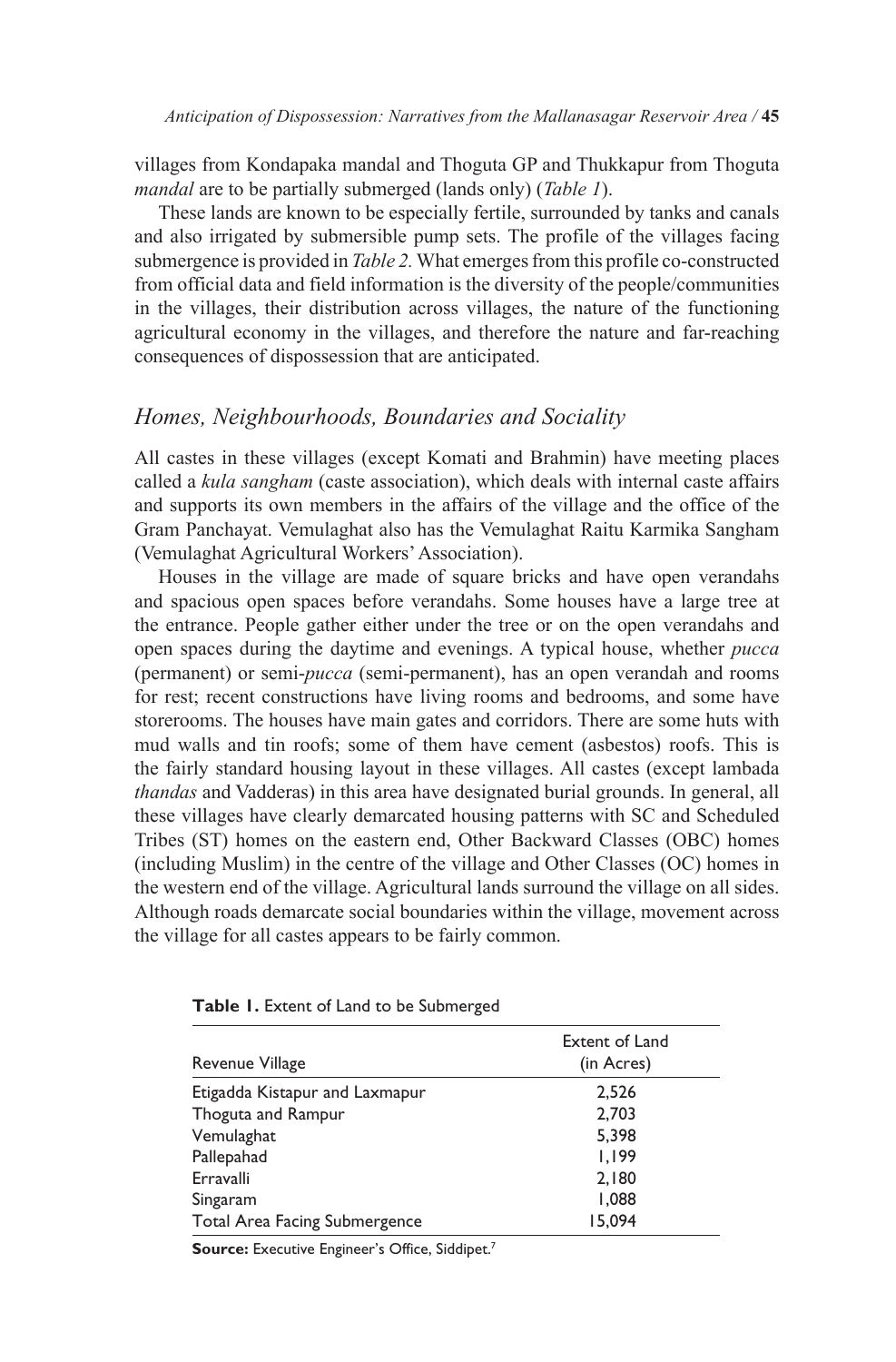| Table 2. Villages Facing Submergence |                                                                       |            |                            |                 |                        |                                       |                                                          |                          |         |
|--------------------------------------|-----------------------------------------------------------------------|------------|----------------------------|-----------------|------------------------|---------------------------------------|----------------------------------------------------------|--------------------------|---------|
|                                      |                                                                       |            | Population to be Affected* |                 |                        |                                       | Caste/Social Group                                       |                          |         |
| Village                              | ۳                                                                     | Σ          | щ                          | Ŧ               | Crops                  | ŏ                                     | ※<br>OBC                                                 | ပ္တ                      | 능       |
|                                      |                                                                       |            |                            |                 | Thoguta Mandal         |                                       |                                                          |                          |         |
| Vemulaghat                           | 2,805                                                                 | 1,384      | 42                         | 517             | Paddy, Maize, Millets, | Reddy, Kapu, Velama, MU, C, M, O, KU, |                                                          | Madiga                   | Lambada |
|                                      |                                                                       |            |                            |                 | Cotton, Vegetables     | Komati, Brahmin                       | K, P, G, KR, KA, V,<br>VR, GO, MBC                       | Begari Mala              | Erukala |
| Thukkapur                            | 1,296                                                                 | 675        | 621                        | 294             | Paddy, Maize, Millets, | Reddy, Brahmin,                       | MU, C, M, G, KR,                                         | Madiga Mala              | Erukala |
|                                      |                                                                       |            |                            |                 | Cotton, Vegetables     | Komati                                | KA, GO                                                   |                          |         |
| Rampur                               | 335                                                                   | <b>158</b> | $\overline{7}$             | 73              | Paddy, Maize, Millets, |                                       | MU, C, B, VR                                             | $\overline{\phantom{a}}$ | Erukala |
|                                      |                                                                       |            |                            |                 | Cotton, Vegetables     |                                       |                                                          |                          |         |
| Thoguta GP (Brahmana                 | $3,833***$                                                            | 1,869***   | $1,964***$                 | 9 9***          | Paddy, Maize, Millets, | Reddy, Komati                         | MU, C, G, M, V, VR                                       | Madiga Mala              |         |
| Vaddera Colony)<br>Banjarapally,     |                                                                       |            |                            |                 | Cotton, Vegetables     |                                       |                                                          |                          |         |
| Pallepahad                           | 1,767                                                                 | 850        | 516                        | $\frac{416}{5}$ | Paddy, Maize, Millets, | Komati                                | MU, C, M, O, KU, B                                       | Madiga                   | Lambada |
|                                      |                                                                       |            |                            |                 | Cotton, Vegetables     |                                       |                                                          | Mala                     | Erukala |
| Etigadda Kistapur                    | 3,320                                                                 | 1,662      | 1,658                      | 743             | Paddy, Maize, Millets, | Reddy, Komati                         | GO, V, P, K, MBC<br>MU, C, M, O, KU,<br>K, P, G, KR, KA, | Madiga Mala              | Lambada |
|                                      |                                                                       |            |                            |                 | Cotton, Vegetables     |                                       | GO, MBC                                                  |                          | Erukala |
| Laxmapur                             | 463                                                                   | 225        | 238                        | 103             | Paddy, Maize, Millets, | Reddy, Komati                         | MU, C, M, KU, P, G,<br>GO, V                             | Madiga Mala              |         |
|                                      |                                                                       |            |                            |                 | Cotton, Vegetables     |                                       |                                                          |                          |         |
|                                      |                                                                       |            |                            |                 | Kondapaka Mandal       |                                       |                                                          |                          |         |
| Singaram                             | 561                                                                   | 288        | 273                        | Ξ               | Paddy, Maize, Millets, | Reddy, Komati                         | MU, C, M, KU, GO,                                        | Madiga Mala              |         |
|                                      |                                                                       |            |                            |                 | Cotton, Vegetables     |                                       | V, MBC                                                   |                          |         |
| Erravalli                            | 1,745                                                                 | 884        | $\overline{8}$             | $\overline{5}$  | Paddy, Maize, Millets, | Reddy, Velama, Kapu, MU, C, M, G, O,  |                                                          | Madiga                   | Lambada |
|                                      |                                                                       |            |                            |                 | Cotton, Vegetables     | Brahmin, Komati                       | KU, M, GO, KR, V,                                        | Mala                     |         |
|                                      |                                                                       |            |                            |                 |                        |                                       | P, K, KA, MBC                                            |                          |         |
| )<br>پ                               | $\sim$ 1. The PD contribution of $\sim$ 1. The contribution of $\sim$ |            |                            |                 |                        |                                       |                                                          |                          |         |

Sources: \*Census of India 2011. All other information from Field Survey. **Sources:** \*Census of India 2011. All other information from Field Survey.

Notes: T: Total, M: male, F: female, HH: households, OC: other castes, OBC: other backward classes, SC: Scheduled Castes, ST: Scheduled Tribes. **Notes:** T: Total, M: male, F: female, HH: households, OC: other castes, OBC: other backward classes, SC: Scheduled Castes, ST: Scheduled Tribes.

\*\*Mudiraj (MU), Chakali/Rajaka (C), Mangali (M), Kummari (KU), Kammari (K), Ousali (O), Padmashali (P), Golla (G), Kuruma (KR), Katika (KA), Besta (B), Goud (GO),<br>Vadla/Vadrangi (V), Vaddera (VR), Muslim (MBC).<br>"Vadla/Vadr \*\*Mudiraj (MU), Chakali/Rajaka (C), Mangali (M), Kummari (KU), Kammari (K), Ousali (O), Padmashali (P), Golla (G), Kuruma (KR), Katika (KA), Besta (B), Goud (GO), Vadla/Vadrangi (V), Vaddera (VR), Muslim (MBC).

\*\*\*Population for Thoguta GP. Other details are for two villages that will be submerged. Separate population figures for Brahmana Banjarapally and Vaddera Colony not available. \*\*\*Population for Thoguta GP. Other details are for two villages that will be submerged. Separate population figures for Brahmana Banjarapally and Vaddera Colony not available.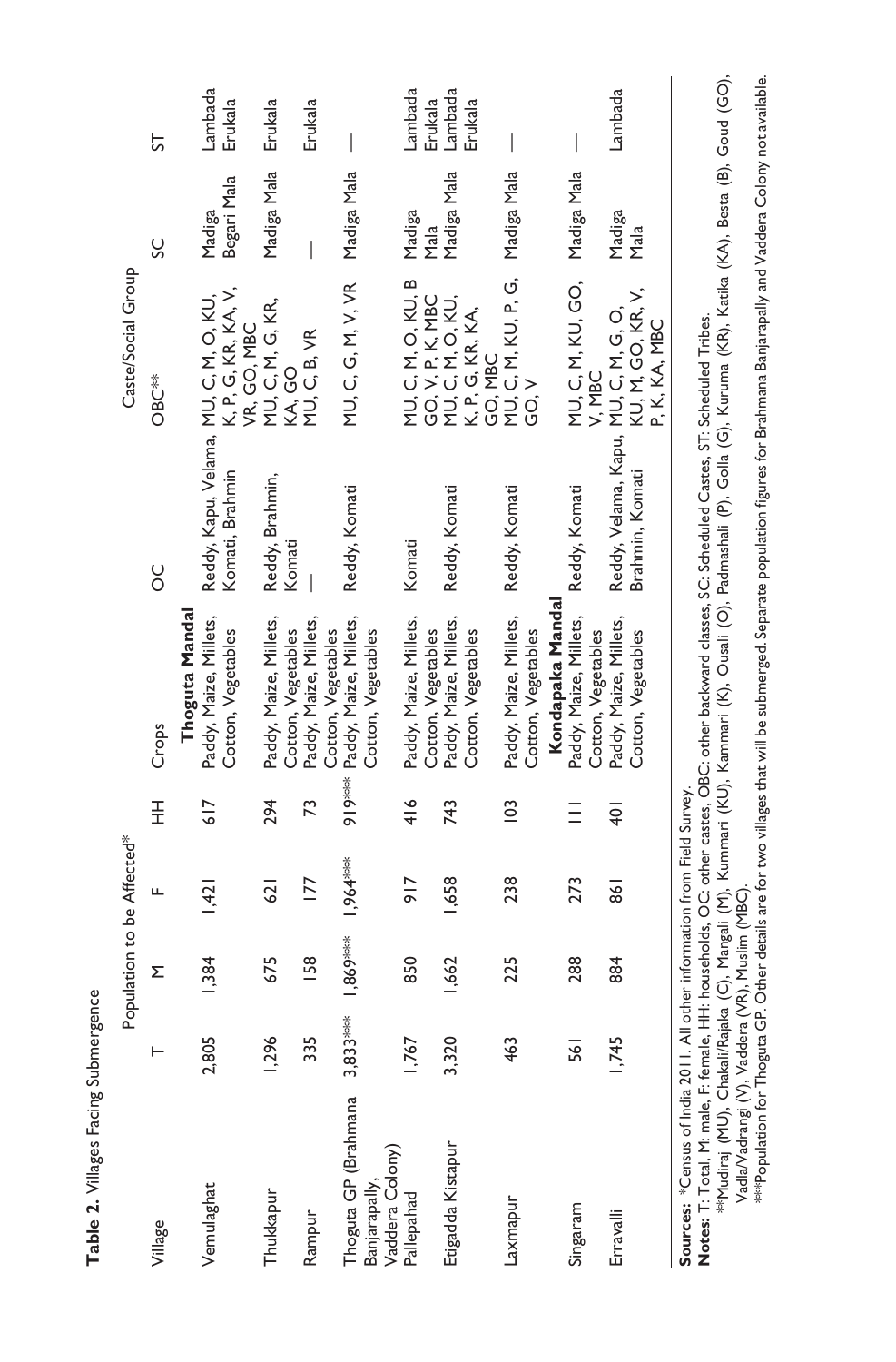All the villages are characterised by intra-caste kinship relationships—affinal, natal, social and economic bonds and interrelations. It is also not uncommon to find mutual economic support among friends who have lived in this area since childhood. Likewise, there are caste-based relations as well between villages.

These villages are not idyllic nor are they homogenous or devoid of intersecting hierarchies of caste, community, class and gender. Importantly, these hierarchies manifest themselves in spatial orderings in the village, property ownership and social relations (*Table 3*).

#### *Socio-demographic Profile*

The study used a structured questionnaire for a sample of 374 households covering all social groups: SC (30.5 per cent), ST (16.3 per cent), OBC (44.4 per cent) and OC (8.8 per cent). A majority of the households (98.7 per cent) reported being Hindu. Among SCs, Madiga are greater in number than Mala; the two ST communities found in the area are Lambada and Erukala; OBC communities are the most numerous—Besta, Mangali, Vaddera, Chakali/Rajaka, Mudiraj, Kummari, Kammari, Goud, Padmashali, Ousala, Kuruma, Vadla/Vadrangi, Yadava/Golla and Katika. Two castes from the OC category are Komati and Reddy. Although there are very few Muslim OBC families, a single family presently owns 45 acres of land in one village. In the entire affected area, this is the largest landowning family. For the purposes of analysis, this household has been treated as an outlier and has been omitted from the analysis on landownership.3 During interviews, we found that while SC and ST women spoke easily about the problems that beset them without being interrupted by men, with OBC women following close behind, OC women were often interrupted by men who spoke on their behalf. Not coincidentally perhaps, the OCs owned more land than the SCs and STs –the big farmers (that is, those who owned more than five acres of land) coming primarily from this group.

## *Land and Agriculture*

Thirty-two per cent of households derive their main income from farming. This is followed by agricultural labour (24.8 per cent) and livestock (23.5 per cent). Together, agriculture and livestock account for about 80 per cent of the income of households surveyed. Non-farm rural labour, urban labour, artisanry, petty business and self-employment together account for main income for about 16.6 per cent of households. Across diverse livelihoods, 88.8 per cent participate in Mahatma Gandhi National Rural Employment Guarantee Act (MGNREGA) works apart from their regular income-earning activity.

There are different sources of income apart from agriculture such as supply of seeds, fertilisers, private crop loans and private marketing of vegetables, milk and milk products.

Ascertaining land values in an area such as this where uncertainty prevails is far from easy. While land value in rural areas depends on various factors, a major reason for lack of uniformity in the prices of land in this area is classification of land into two types—*patta* lands and 'assigned' lands. *Patta* lands in turn might be officially recorded and unofficially recorded (or *saada bainama*).<sup>4</sup> Unofficially recorded land holdings account for 26.5 per cent in the study villages.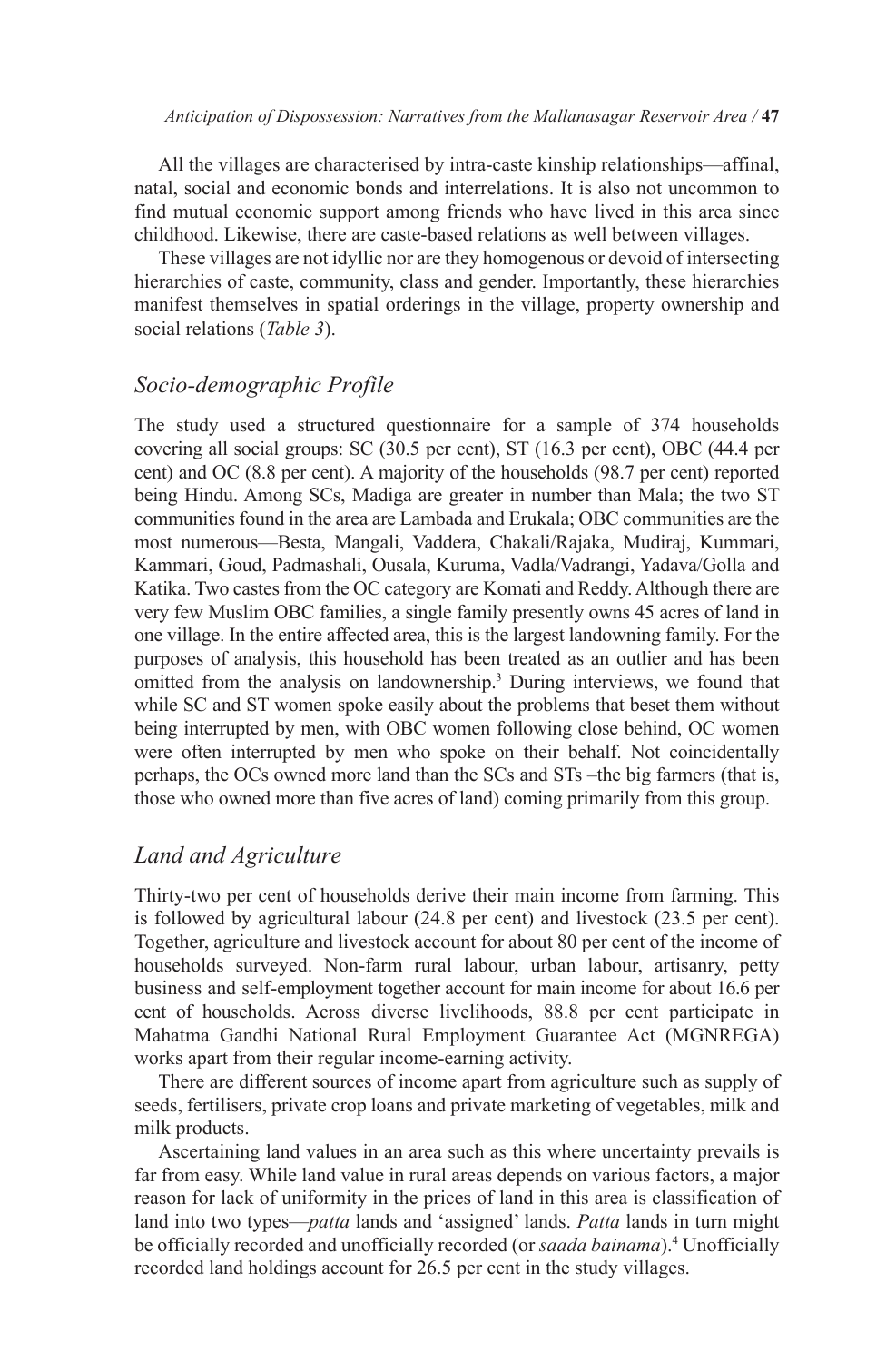|                         | Household                                       |                                                                                                                                                                                                                                                        |                                                                                                                                                                                                                                                                                                                                                  |                            |        | Caste                                                                                                                                                                                                                                                                                                                       |                                                                                     |                                                                                                                                                                                                                                                                    |                                                                                    |
|-------------------------|-------------------------------------------------|--------------------------------------------------------------------------------------------------------------------------------------------------------------------------------------------------------------------------------------------------------|--------------------------------------------------------------------------------------------------------------------------------------------------------------------------------------------------------------------------------------------------------------------------------------------------------------------------------------------------|----------------------------|--------|-----------------------------------------------------------------------------------------------------------------------------------------------------------------------------------------------------------------------------------------------------------------------------------------------------------------------------|-------------------------------------------------------------------------------------|--------------------------------------------------------------------------------------------------------------------------------------------------------------------------------------------------------------------------------------------------------------------|------------------------------------------------------------------------------------|
|                         | Category                                        |                                                                                                                                                                                                                                                        |                                                                                                                                                                                                                                                                                                                                                  | 5                          |        |                                                                                                                                                                                                                                                                                                                             |                                                                                     | SC                                                                                                                                                                                                                                                                 |                                                                                    |
|                         | Landless HH                                     |                                                                                                                                                                                                                                                        |                                                                                                                                                                                                                                                                                                                                                  |                            |        |                                                                                                                                                                                                                                                                                                                             |                                                                                     | 34(44.16%)                                                                                                                                                                                                                                                         |                                                                                    |
| $\overline{\mathsf{N}}$ | cres)<br>HH with Land (in A                     |                                                                                                                                                                                                                                                        |                                                                                                                                                                                                                                                                                                                                                  | 14 (18.18%)<br>47 (15.83%) |        |                                                                                                                                                                                                                                                                                                                             |                                                                                     | (26.93%)                                                                                                                                                                                                                                                           |                                                                                    |
| $\sim$                  | Particulars                                     |                                                                                                                                                                                                                                                        | Male                                                                                                                                                                                                                                                                                                                                             |                            | Female |                                                                                                                                                                                                                                                                                                                             | Male                                                                                |                                                                                                                                                                                                                                                                    | Female                                                                             |
|                         |                                                 |                                                                                                                                                                                                                                                        |                                                                                                                                                                                                                                                                                                                                                  |                            |        |                                                                                                                                                                                                                                                                                                                             |                                                                                     |                                                                                                                                                                                                                                                                    |                                                                                    |
|                         | (i) Assigned Land                               |                                                                                                                                                                                                                                                        |                                                                                                                                                                                                                                                                                                                                                  |                            |        |                                                                                                                                                                                                                                                                                                                             |                                                                                     |                                                                                                                                                                                                                                                                    |                                                                                    |
|                         |                                                 |                                                                                                                                                                                                                                                        |                                                                                                                                                                                                                                                                                                                                                  |                            |        |                                                                                                                                                                                                                                                                                                                             |                                                                                     |                                                                                                                                                                                                                                                                    |                                                                                    |
|                         | (ii) Patta Land                                 |                                                                                                                                                                                                                                                        |                                                                                                                                                                                                                                                                                                                                                  |                            |        |                                                                                                                                                                                                                                                                                                                             |                                                                                     |                                                                                                                                                                                                                                                                    |                                                                                    |
|                         |                                                 |                                                                                                                                                                                                                                                        |                                                                                                                                                                                                                                                                                                                                                  |                            |        |                                                                                                                                                                                                                                                                                                                             |                                                                                     |                                                                                                                                                                                                                                                                    |                                                                                    |
|                         | (iii) Patta Land with Saada                     |                                                                                                                                                                                                                                                        |                                                                                                                                                                                                                                                                                                                                                  |                            |        |                                                                                                                                                                                                                                                                                                                             |                                                                                     |                                                                                                                                                                                                                                                                    |                                                                                    |
|                         | <b>Binaama</b>                                  |                                                                                                                                                                                                                                                        |                                                                                                                                                                                                                                                                                                                                                  |                            |        |                                                                                                                                                                                                                                                                                                                             |                                                                                     |                                                                                                                                                                                                                                                                    |                                                                                    |
|                         | $L$ and<br>(iv) Patta and Assigned              |                                                                                                                                                                                                                                                        |                                                                                                                                                                                                                                                                                                                                                  |                            |        |                                                                                                                                                                                                                                                                                                                             |                                                                                     |                                                                                                                                                                                                                                                                    |                                                                                    |
|                         |                                                 |                                                                                                                                                                                                                                                        |                                                                                                                                                                                                                                                                                                                                                  |                            |        |                                                                                                                                                                                                                                                                                                                             |                                                                                     |                                                                                                                                                                                                                                                                    |                                                                                    |
|                         | Total HH with Land                              |                                                                                                                                                                                                                                                        |                                                                                                                                                                                                                                                                                                                                                  |                            |        |                                                                                                                                                                                                                                                                                                                             |                                                                                     |                                                                                                                                                                                                                                                                    |                                                                                    |
|                         |                                                 | $2 \cdot \frac{1}{3}$<br>$2 \cdot \frac{1}{3}$<br>$2 \cdot \frac{1}{3}$<br>$2 \cdot \frac{1}{3}$<br>$2 \cdot \frac{1}{3}$<br>$2 \cdot \frac{1}{3}$<br>$2 \cdot \frac{1}{3}$<br>$2 \cdot \frac{1}{3}$<br>$2 \cdot \frac{1}{3}$<br>$2 \cdot \frac{1}{3}$ | $\begin{array}{l} 4.68 \\ -1.50 \\ -1.50 \\ -1.50 \\ -1.50 \\ -1.50 \\ -1.50 \\ -1.50 \\ -1.50 \\ -1.50 \\ -1.50 \\ -1.50 \\ -1.50 \\ -1.50 \\ -1.50 \\ -1.50 \\ -1.50 \\ -1.50 \\ -1.50 \\ -1.50 \\ -1.50 \\ -1.50 \\ -1.50 \\ -1.50 \\ -1.50 \\ -1.50 \\ -1.50 \\ -1.50 \\ -1.50 \\ -1.50 \\ -1.50 \\ -1.50 \\ -1.50 \\ -1.50 \\ -1.50 \\ -1.$ |                            |        | <b>2</b> $\frac{1}{2}$ $\frac{1}{2}$ $\frac{1}{2}$ $\frac{1}{2}$ $\frac{1}{2}$ $\frac{1}{2}$ $\frac{1}{2}$ $\frac{1}{2}$ $\frac{1}{2}$ $\frac{1}{2}$ $\frac{1}{2}$ $\frac{1}{2}$ $\frac{1}{2}$ $\frac{1}{2}$ $\frac{1}{2}$ $\frac{1}{2}$ $\frac{1}{2}$ $\frac{1}{2}$ $\frac{1}{2}$ $\frac{1}{2}$ $\frac{1}{2}$ $\frac{1}{2$ |                                                                                     | <b>2</b> $\omega$ $\begin{pmatrix} 2 & 2 \\ 0 & 4 & 2 \\ 0 & 4 & 1 \end{pmatrix}$<br>$\begin{pmatrix} 2 & 4 \\ 0 & 4 \\ 0 & 1 \end{pmatrix}$<br>$\begin{pmatrix} 2 & 1 \\ 0 & 1 \\ 0 & 0 \end{pmatrix}$<br>$\begin{pmatrix} 4 & 1 \\ 0 & 1 \\ 0 & 0 \end{pmatrix}$ |                                                                                    |
| 4.                      | Iding<br>Average Size of Hol                    |                                                                                                                                                                                                                                                        |                                                                                                                                                                                                                                                                                                                                                  |                            |        |                                                                                                                                                                                                                                                                                                                             | Area<br>27.50<br>27.50<br>28.25<br>30.00<br>50.50<br>50.50<br>50.00<br>2.18<br>2.18 |                                                                                                                                                                                                                                                                    | Area<br>15.00<br>15.00<br>10.80<br>(10.9)<br>(100)<br>2.23<br>2.23<br>2.23<br>2.23 |
| L۸                      | % Title Holder by Gender<br>Within Social Group |                                                                                                                                                                                                                                                        | 63.82                                                                                                                                                                                                                                                                                                                                            |                            | 86.17  |                                                                                                                                                                                                                                                                                                                             | 58.75                                                                               |                                                                                                                                                                                                                                                                    | 41.25                                                                              |
| ة                       | % Share of Land by                              |                                                                                                                                                                                                                                                        | 64.54                                                                                                                                                                                                                                                                                                                                            |                            | 35.46  |                                                                                                                                                                                                                                                                                                                             | 58.22                                                                               |                                                                                                                                                                                                                                                                    | 11.78                                                                              |
|                         | Gender Within Social                            |                                                                                                                                                                                                                                                        |                                                                                                                                                                                                                                                                                                                                                  |                            |        |                                                                                                                                                                                                                                                                                                                             |                                                                                     |                                                                                                                                                                                                                                                                    |                                                                                    |
|                         | Group                                           |                                                                                                                                                                                                                                                        |                                                                                                                                                                                                                                                                                                                                                  |                            |        |                                                                                                                                                                                                                                                                                                                             |                                                                                     |                                                                                                                                                                                                                                                                    |                                                                                    |
| r.                      | out of Total HH with<br>Land                    |                                                                                                                                                                                                                                                        | $\frac{0}{0}$                                                                                                                                                                                                                                                                                                                                    |                            | 5.72   |                                                                                                                                                                                                                                                                                                                             | 5.82                                                                                |                                                                                                                                                                                                                                                                    | Ξ                                                                                  |
|                         |                                                 |                                                                                                                                                                                                                                                        |                                                                                                                                                                                                                                                                                                                                                  |                            |        |                                                                                                                                                                                                                                                                                                                             |                                                                                     |                                                                                                                                                                                                                                                                    |                                                                                    |
| ∞                       | % Share of Total Land                           |                                                                                                                                                                                                                                                        | $\frac{8}{1}$                                                                                                                                                                                                                                                                                                                                    |                            | 6.04   |                                                                                                                                                                                                                                                                                                                             | $\frac{1}{1}$                                                                       |                                                                                                                                                                                                                                                                    | $\overline{8.0}$                                                                   |
|                         | by Gender                                       |                                                                                                                                                                                                                                                        |                                                                                                                                                                                                                                                                                                                                                  |                            |        |                                                                                                                                                                                                                                                                                                                             |                                                                                     |                                                                                                                                                                                                                                                                    |                                                                                    |
|                         | out of Total HH                                 |                                                                                                                                                                                                                                                        |                                                                                                                                                                                                                                                                                                                                                  |                            |        |                                                                                                                                                                                                                                                                                                                             |                                                                                     |                                                                                                                                                                                                                                                                    |                                                                                    |
|                         | with Land                                       |                                                                                                                                                                                                                                                        |                                                                                                                                                                                                                                                                                                                                                  |                            |        |                                                                                                                                                                                                                                                                                                                             |                                                                                     |                                                                                                                                                                                                                                                                    |                                                                                    |

Table 3. Landownership by Gender and Caste ( $N = 374$ ) **Table 3.** Landownership by Gender and Caste (*N* = 374)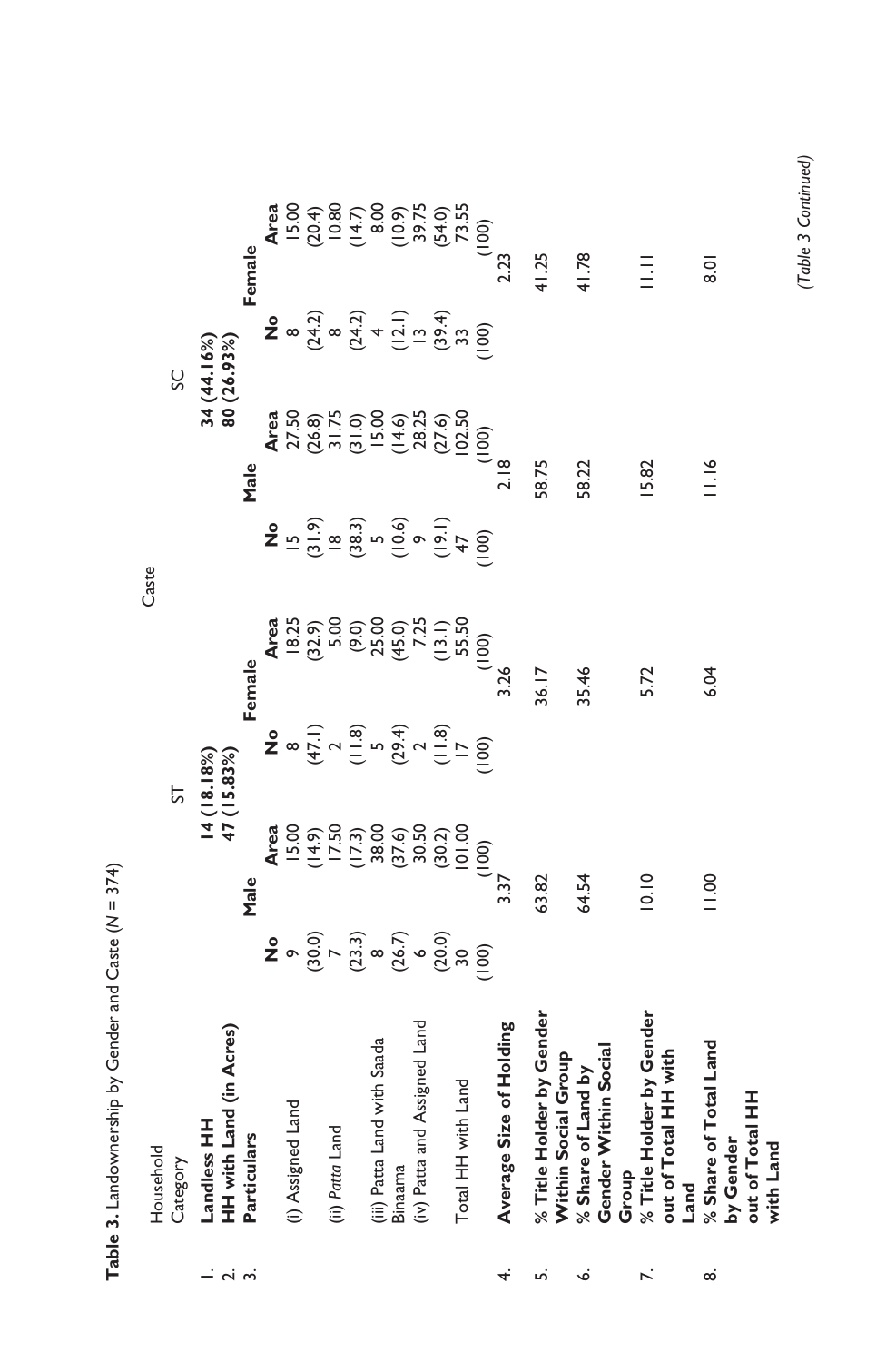| 2         |  |
|-----------|--|
| $\mathbf$ |  |
| υ<br>ē    |  |

|                 | Household                                  |                           |                                                                |                                                   |                                                                |                                                                                     |                                                                   | Caste                                                     |                        |                                                                                                                                                                                                                                                                                                                             |                                                                           |                                                    |                                                                    |
|-----------------|--------------------------------------------|---------------------------|----------------------------------------------------------------|---------------------------------------------------|----------------------------------------------------------------|-------------------------------------------------------------------------------------|-------------------------------------------------------------------|-----------------------------------------------------------|------------------------|-----------------------------------------------------------------------------------------------------------------------------------------------------------------------------------------------------------------------------------------------------------------------------------------------------------------------------|---------------------------------------------------------------------------|----------------------------------------------------|--------------------------------------------------------------------|
|                 | Category                                   |                           |                                                                | OBC                                               |                                                                |                                                                                     |                                                                   | ŏ                                                         |                        |                                                                                                                                                                                                                                                                                                                             |                                                                           | Total                                              |                                                                    |
|                 | Landless<br>HH                             |                           | 27 (35.06%)                                                    |                                                   |                                                                |                                                                                     |                                                                   | $\begin{array}{c} 2 (2.60\%) \\ 31 (10.44\%) \end{array}$ |                        |                                                                                                                                                                                                                                                                                                                             |                                                                           | $\frac{77}{297}(\frac{100}{100})$                  |                                                                    |
|                 | <b>HH with Land</b><br>(in Acres)          |                           |                                                                | 139 (46.80%)                                      |                                                                |                                                                                     |                                                                   |                                                           |                        |                                                                                                                                                                                                                                                                                                                             |                                                                           |                                                    |                                                                    |
|                 | Particulars                                |                           | Male                                                           |                                                   | Female                                                         |                                                                                     | Male                                                              |                                                           | Female                 |                                                                                                                                                                                                                                                                                                                             | Male                                                                      |                                                    | Female                                                             |
|                 |                                            | $\mathsf{z}^{\mathsf{o}}$ |                                                                | $\frac{\circ}{\mathsf{Z}}$                        |                                                                | $\frac{1}{2}$                                                                       | Area<br>-                                                         | $\frac{1}{2}$                                             | Area                   |                                                                                                                                                                                                                                                                                                                             |                                                                           | 。<br>2                                             |                                                                    |
|                 | (i) Assigned Land                          |                           |                                                                |                                                   |                                                                |                                                                                     |                                                                   |                                                           |                        |                                                                                                                                                                                                                                                                                                                             |                                                                           |                                                    |                                                                    |
|                 |                                            | $= 12.1$                  |                                                                |                                                   |                                                                |                                                                                     |                                                                   |                                                           |                        |                                                                                                                                                                                                                                                                                                                             |                                                                           |                                                    |                                                                    |
|                 | (ii) Patta Land                            |                           |                                                                |                                                   |                                                                |                                                                                     |                                                                   | $\infty$                                                  |                        |                                                                                                                                                                                                                                                                                                                             |                                                                           |                                                    |                                                                    |
|                 |                                            | (51.6)                    | <b>Area</b><br>14.25<br>(5.1)<br>(51.4)                        | $(16.7)$<br>$(16.7)$<br>$(52.1)$                  | <b>Area</b><br>  4.00<br>  1.6)<br>  59.25<br>  49.1)          | $\frac{21}{(91.3)}$                                                                 | 144.25<br>(93.8)                                                  | (100)                                                     | $33.50$<br>(100)       | <b>2</b> $\frac{1}{2}$ $\frac{1}{2}$ $\frac{1}{2}$ $\frac{1}{2}$ $\frac{1}{2}$ $\frac{1}{2}$ $\frac{1}{2}$ $\frac{1}{2}$ $\frac{1}{2}$ $\frac{1}{2}$ $\frac{1}{2}$ $\frac{1}{2}$ $\frac{1}{2}$ $\frac{1}{2}$ $\frac{1}{2}$ $\frac{1}{2}$ $\frac{1}{2}$ $\frac{1}{2}$ $\frac{1}{2}$ $\frac{1}{2}$ $\frac{1}{2}$ $\frac{1}{2$ | <b>Area</b><br>56.75<br>56.9)<br>336.25<br>33.0)                          | $72.6$<br>$72.4$<br>$40.6$                         | <b>Area</b><br>47.25<br>(16.7)<br>(38.3)                           |
|                 | (iii) Patta Land with Saada                | $\overline{6}$            | 42.50<br>(15.3)<br>(15.3)<br>78.00<br>(3.05<br>(55.47<br>65.47 |                                                   | 31.50<br>(26.1)<br>(26.1)<br>(3.0)<br>(3.3)<br>(34.53<br>34.53 | $-\frac{3}{4}$<br>$-\frac{3}{4}$<br>$\frac{3}{4}$<br>$\frac{3}{4}$<br>$\frac{3}{4}$ | 4.00<br>(2.6)<br>(3.50<br>5.50<br>5.50<br>13.75<br>(1.19<br>74.19 |                                                           |                        |                                                                                                                                                                                                                                                                                                                             | 99.50<br>(15.7)<br>(15.7)<br>(16.7)<br>(16.4)<br>(33.2)<br>(4.3)<br>(4.3) |                                                    | $64.50$<br>$(21.8)$<br>$(3.30)$<br>$(3.20)$<br>$(3.30)$<br>$(100)$ |
|                 | <b>Binaama</b>                             | (17.6)                    |                                                                | $12$<br>$(25.0)$<br>$(6.3)$<br>$(6.3)$<br>$(100)$ |                                                                |                                                                                     |                                                                   |                                                           |                        |                                                                                                                                                                                                                                                                                                                             |                                                                           | $71$<br>$(19.8)$<br>$(17.0)$<br>$(106)$<br>$(100)$ |                                                                    |
|                 | (iv) Patta and Assigned Land               |                           |                                                                |                                                   |                                                                |                                                                                     |                                                                   |                                                           | $\vert$                |                                                                                                                                                                                                                                                                                                                             |                                                                           |                                                    |                                                                    |
|                 |                                            | (18.7)                    |                                                                |                                                   |                                                                |                                                                                     |                                                                   |                                                           |                        |                                                                                                                                                                                                                                                                                                                             |                                                                           |                                                    |                                                                    |
|                 | Total HH with Land                         | $\overline{\circ}$        |                                                                |                                                   |                                                                |                                                                                     |                                                                   | $\infty$                                                  |                        |                                                                                                                                                                                                                                                                                                                             |                                                                           |                                                    |                                                                    |
|                 |                                            | (100)                     |                                                                |                                                   |                                                                |                                                                                     |                                                                   | (100)                                                     | 33.50<br>(100)<br>4.19 |                                                                                                                                                                                                                                                                                                                             |                                                                           |                                                    |                                                                    |
|                 | Average Size of Holding                    |                           |                                                                |                                                   |                                                                |                                                                                     |                                                                   |                                                           |                        |                                                                                                                                                                                                                                                                                                                             |                                                                           |                                                    | 2.67<br>35.69                                                      |
| LO <sub>1</sub> | % Title Holder by                          |                           |                                                                |                                                   |                                                                |                                                                                     |                                                                   |                                                           | 25.81                  |                                                                                                                                                                                                                                                                                                                             |                                                                           |                                                    |                                                                    |
|                 | Gender Within Social                       |                           |                                                                |                                                   |                                                                |                                                                                     |                                                                   |                                                           |                        |                                                                                                                                                                                                                                                                                                                             |                                                                           |                                                    |                                                                    |
|                 | Group                                      |                           |                                                                |                                                   |                                                                |                                                                                     |                                                                   |                                                           |                        |                                                                                                                                                                                                                                                                                                                             |                                                                           |                                                    |                                                                    |
| ی               | Gender Within Social<br>% Share of Land by |                           | 69.68                                                          |                                                   | 30.32                                                          |                                                                                     | 82.11                                                             |                                                           | 17.89                  |                                                                                                                                                                                                                                                                                                                             | 69.14                                                                     |                                                    | 30.86                                                              |
|                 | Group                                      |                           |                                                                |                                                   |                                                                |                                                                                     |                                                                   |                                                           |                        |                                                                                                                                                                                                                                                                                                                             |                                                                           |                                                    |                                                                    |
|                 | % Title Holder by                          |                           | 30.64                                                          |                                                   | 6.16                                                           |                                                                                     | 7.74                                                              |                                                           | 2.69                   |                                                                                                                                                                                                                                                                                                                             | 64.31                                                                     |                                                    | 35.69                                                              |
|                 | Gender out of Total                        |                           |                                                                |                                                   |                                                                |                                                                                     |                                                                   |                                                           |                        |                                                                                                                                                                                                                                                                                                                             |                                                                           |                                                    |                                                                    |
|                 | <b>HH with Land</b>                        |                           |                                                                |                                                   |                                                                |                                                                                     |                                                                   |                                                           |                        |                                                                                                                                                                                                                                                                                                                             |                                                                           |                                                    |                                                                    |
| ∞               | % Share of Total Land                      |                           | 30.23                                                          |                                                   | 13.15                                                          |                                                                                     | 16.75                                                             |                                                           | 3.65                   |                                                                                                                                                                                                                                                                                                                             | 69.14                                                                     |                                                    | 30.86                                                              |
|                 | by Gender                                  |                           |                                                                |                                                   |                                                                |                                                                                     |                                                                   |                                                           |                        |                                                                                                                                                                                                                                                                                                                             |                                                                           |                                                    |                                                                    |
|                 | out of Total HH                            |                           |                                                                |                                                   |                                                                |                                                                                     |                                                                   |                                                           |                        |                                                                                                                                                                                                                                                                                                                             |                                                                           |                                                    |                                                                    |
|                 | with Land                                  |                           |                                                                |                                                   |                                                                |                                                                                     |                                                                   |                                                           |                        |                                                                                                                                                                                                                                                                                                                             |                                                                           |                                                    |                                                                    |

Source: Field survey. **Source:** Field survey.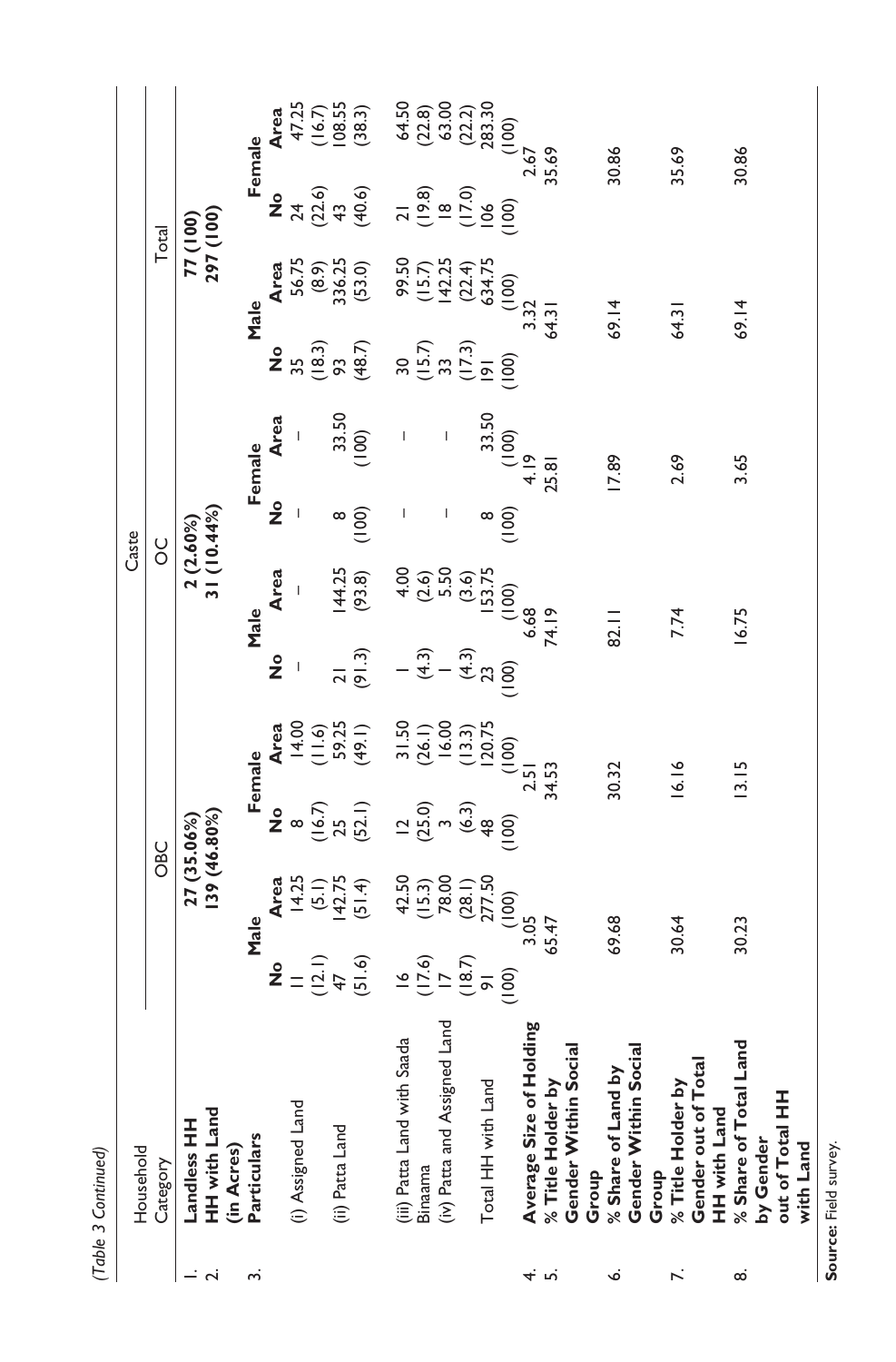Seventy-seven households out of 374, that is, 20.59 per cent are landless (*Table 3*). The 297 landowning households are distributed across social groups as follows: SC 26.93 per cent, ST 15.83 per cent, OBC 46.80 per cent and OC 10.44 per cent; gender distribution of land titles across social groups shows SC women holding land in the highest proportion (41.25 per cent and OC women the lowest (25.80 per cent). Overall, 35.69 per cent of women in households surveyed held land in their name. The total land owned by 297 households is 918 acres. The highest share of land holdings among different social groups was found to be the OBCs (398.25 acres) followed by OCs (187.25 acres), SCs (176.05 acres) and STs (156.50 acres). OC women have the lowest share of total land owned by sample households at 3.65 per cent, and OBC women the highest share at 13.15 per cent. In terms of overall distribution, men hold 69.14 per cent of land across caste while women hold 30.86 per cent (*Table 3*)*.*

The average size of land holding among the SCs is low (2.20 acres) in comparison with other social groups. The average land size among OC is 6.04 acres, among OBC—2.87 acres and ST—3.32 acres. The smallest land holding is 0.25 acres (Mudiraj—OBC), whereas the largest is 29 acres (Reddy—OC). Similar to the average size of land among SC households, the standard deviation in extent of land owned is also low for SC at 1.16. Data also point to intersecting marginalities in land and social status among SC, ST and OBC as distinct from OC (*Table 4*).

To understand the interconnections between distribution of wealth and sense of disentitlement better, we classified families in the study villages according to size of landholding: big farmers with over five acres, small farmers with 2.5–5 acres, marginal farmers with less than 2.5 acres and landless households.

| Caste | <b>Descriptive Statistics</b> | <b>Status of Social Groups</b><br>(Land Holdings in Acres) |  |  |
|-------|-------------------------------|------------------------------------------------------------|--|--|
| SC    | $N = 80$                      | Lowest-(Madiga) = $0.40$                                   |  |  |
|       | $M = 2.20$                    | Highest-(Madiga) = $6.00$                                  |  |  |
|       | $SD = 1.16$                   |                                                            |  |  |
| ST    | $N = 47$                      | Lowest-(Lambada) = $0.50$                                  |  |  |
|       | $M = 3.32$                    | Highest-(Lambada) = $8.00$                                 |  |  |
|       | $SD = 1.88$                   |                                                            |  |  |
| OBC   | $N = 139$                     | Lowest- $(Mudiraj) = 0.25$                                 |  |  |
|       | $M = 2.87$                    | Highest-(Kuruma) = $10.00$                                 |  |  |
|       | $SD = 1.93$                   |                                                            |  |  |
| OC    | $N = 31$                      | Lowest-( $Reddy$ ) = 2.00                                  |  |  |
|       | $M = 6.04$                    | Highest-( $Reddy$ ) = 29.00                                |  |  |
|       | $SD = 5.23$                   |                                                            |  |  |
| Total | $N = 297$                     | Lowest- $(Mudiraj) = 0.25$                                 |  |  |
|       | $M = 3.09$                    | $Higher (Reddy) = 29.00$                                   |  |  |
|       | $SD = 2.56$                   |                                                            |  |  |

**Table 4.** Disparities in Landownership Across Social Groups

**Source:** Field survey.

**Note:**  $N = No$ . of households covered;  $M = average size of holding (acres);$ *SD* = standard deviation (distance between individual holdings and mean size of holdings); Lowest = lowest land holdings among sample households; Highest = highest land holdings among sample households.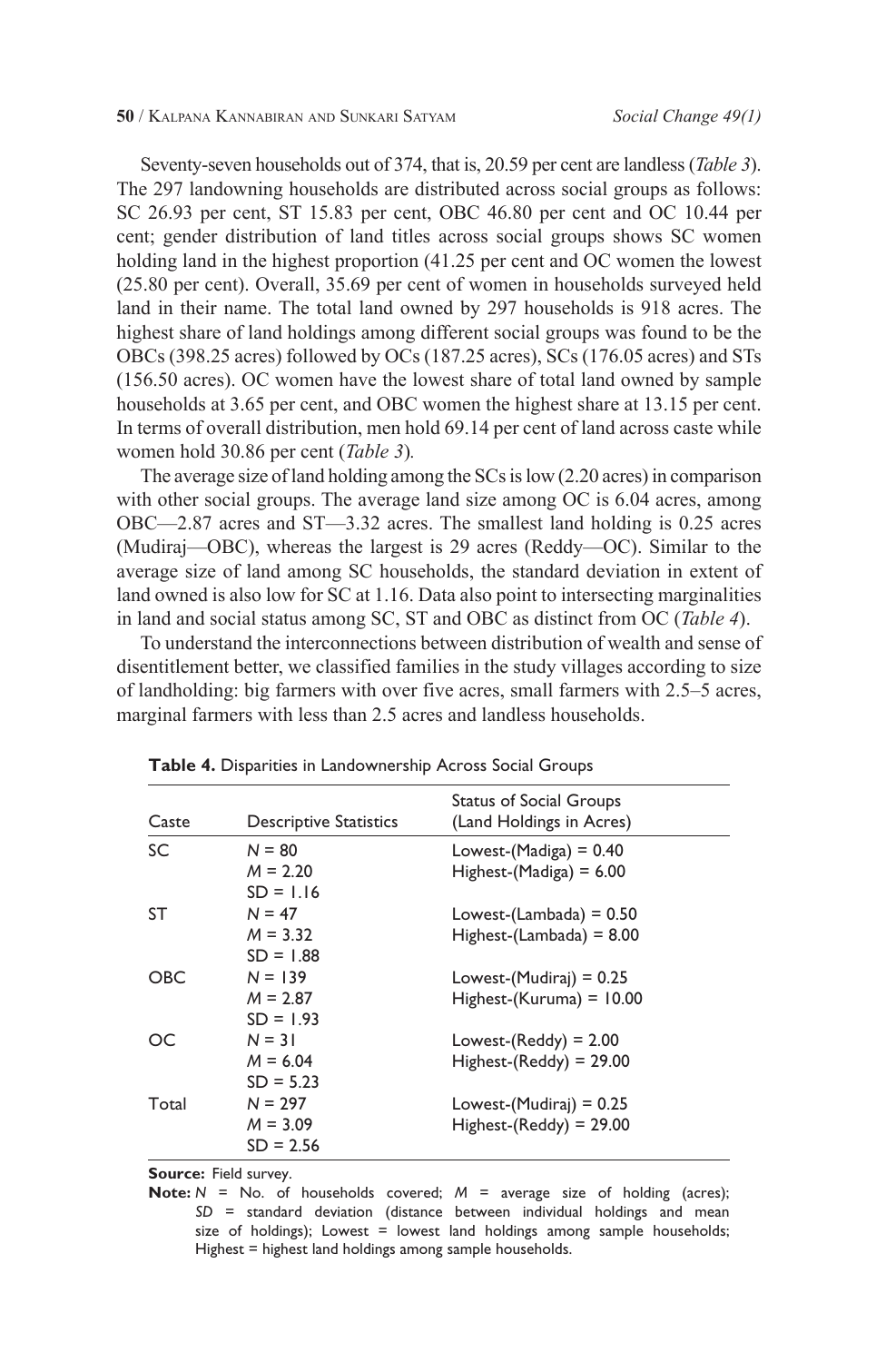| Primary Occupation      | <b>SC</b> | ST             | <b>OBC</b> | Others         | Total   |
|-------------------------|-----------|----------------|------------|----------------|---------|
| Agriculture             | 38        | $\overline{2}$ | 96         | 28             | 174     |
|                         | (33.3)    | (19.7)         | (57.8)     | (84.8)         | (46.5)  |
| Agricultural Labour     | 70        | 47             | 27         | 2              | 146     |
|                         | (61.4)    | (77.1)         | (16.3)     | (6.1)          | (39.0)  |
| Non-Agricultural Labour | 0         | 0              | 4          | 0              | 4       |
|                         |           |                | (2.4)      |                | (1.1)   |
| Skilled Labour          | 5         |                | 3 I        |                | 38      |
|                         | (4.4)     | (1.6)          | (18.7)     | (3.0)          | (10.2)  |
| Animal Husbandry        | 0         | 0              |            | O              |         |
|                         |           |                | (4.2)      |                | (1.9)   |
| Rural Industry          |           |                |            | $\overline{2}$ | 5       |
|                         | (0.9)     | (1.6)          | (0.6)      | (6.06)         | (1.3)   |
| Total                   | ۱۱4       | 6 I            | 166        | 33             | 374     |
|                         | (100.0)   | (100.0)        | (100.0)    | (100.0)        | (100.0) |

**Table 5.** Primary Occupation (*N* = 374)

**Source:** Field survey.

**Note:** Figures in parentheses show the percentage of total.

The proportion of agricultural labour is the highest among SCs, with a preponderance of ownership over assigned land of an average holding size of less than two acres; skilled labour and animal husbandry are the highest in the OBC category. In the category of rural industry,<sup>5</sup> all social groups were found to be equally distributed (*Table 5*).

#### *Housing*

The residential land value was reported in all villages to be between  $\bar{c}600$  and  $\bar{c}1,600$ per sq. ft based on the location of the plot. A majority of houses were about 400 sq. ft, and some of them were 600 sq. ft. For nearly half of the surveyed households (49.5 per cent), dwellings were semi-*pucca*. Close to half (45.7 per cent) of total selected households were in the *pucca* houses. Four per cent of households lived in housing with asbestos roof, only two households lived in huts, and only one household was in the government-supported housing under the Indira Awas Yojana (IAY).

The highest average value of house is approximately  $\overline{(}450,000)$  for *pucca* followed by semi-*pucca* at approximately  $\overline{$}300,000$ , houses with asbestos roof at  $\overline{5}240,000$ , and IAY at  $\overline{5}200,000$ . The lowest is the hut at  $\overline{5}90,000$ .<sup>6</sup> Landless households are only entitled to compensation for house under this scheme—that is, if they own one.

The profile of nine Gram Panchayats in two *mandals* facing submergence under the Mallanasagar Reservoir project that have been covered by this study, sets the context for the next section, which presents the complex and intertwined narratives of the residents of the villages who speak from their location in these villages and as members of a shared collectivity. To anticipate our argument quite simply, the prospect of displacement to any unfamiliar location is experienced as dispossession—material and emotional—irrespective of social location within the village.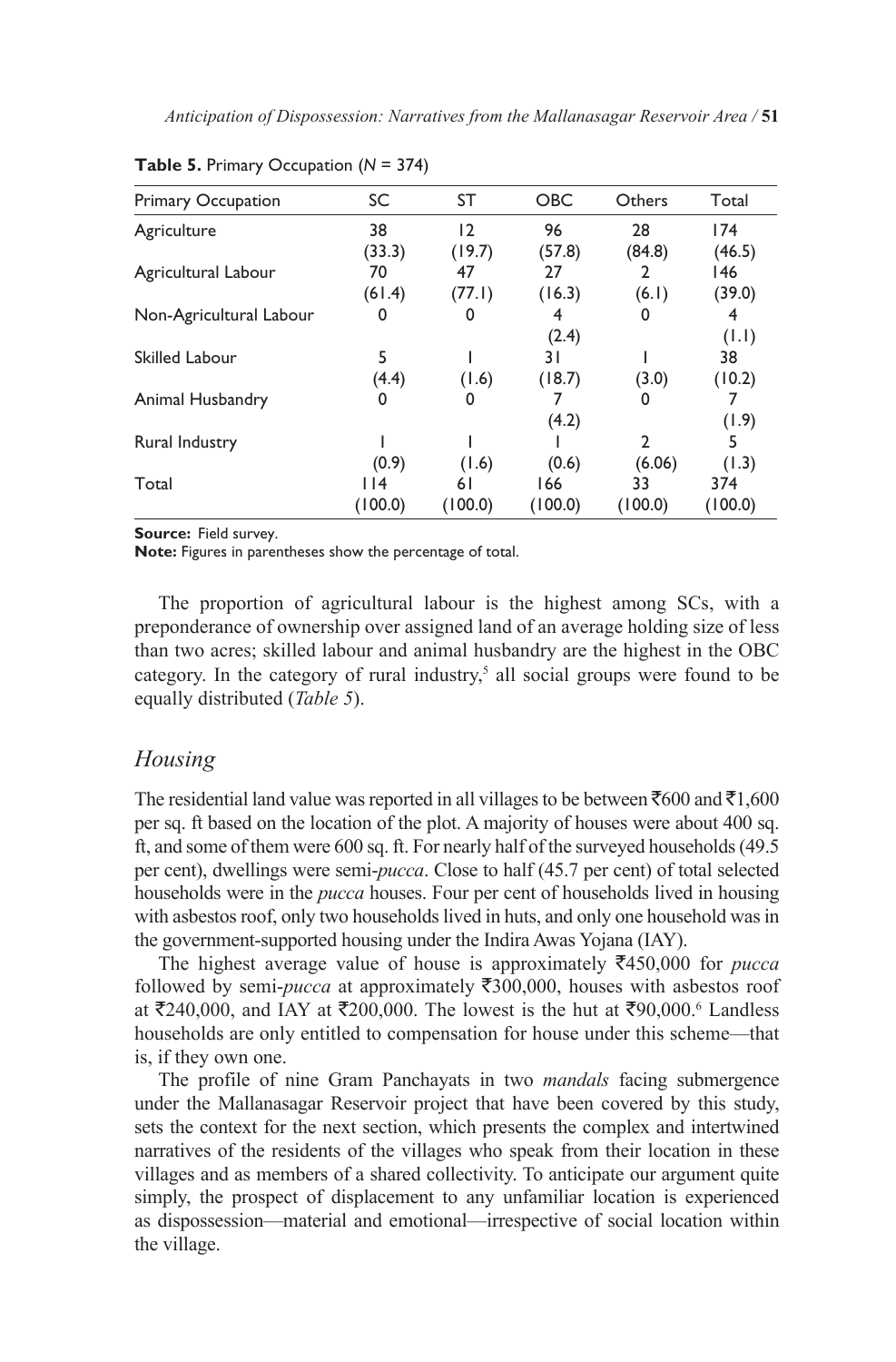# **States of Mind**

Going around villages in the project area and listening to people speak about the experience of the anticipation of dispossession adds yet another layer to our understanding of dispossession: the loss of a sense of self and internal peace.

'They came at midnight... We fear that there is no hope for the future,' said R, 35, a landless Madiga labourer. Y, a young Golla woman who owns one acre of *patta* land, was pregnant, when, 'one day, the officials came at midnight, while we were in deep sleep. I am sure that it was summer. We were sleeping on the road…When we woke up, there were 6–8 people along with our local leaders.' They had come to take signatures on land papers of *patta* land owners. 'Was this the way to come here? Was that the right time?' she asks. There were several who spoke of the impropriety of the timing of this visit—a time when they were caught unawares, literally 'napping', and were ill equipped to engage effectively and defend their interests. Being roused rudely from deep midnight slumber, the villagers were thrown into sleepless, anxious nights:

I have to cross the border of my village with my livestock, hens, children and my wife. I have to travel to an unknown place. I am not clear where I should go. I have been thinking only about this till I fall asleep. But I am sleepless. The only thing in my mind is I have to leave this place. Again I ask myself, will I have to leave? Why should I leave? I am still thinking. I don't want to. If I think continuously like this for long, I will die.

(V, a 41-year-old, Besta man, a landless agricultural worker)

That death is preferable to eviction from their villages, or that it will lead to death is a recurrent theme in the narratives on anticipating dispossession:

If we leave this village, our future will be uncertain. I don't want to see such an uncertain future. We have never before faced a situation like this in which we live in a state of fear, anxiety and a kind of mental torture. Unlike moving to a place that gives a feeling of happiness, displacement will cause a deep wound in our future life. That is what we don't want to see. Instead of experiencing these terrible situations, I would rather welcome my death. I can't say more than this.

(R, a 39-year-old educated, landless man of Padmashali caste, a tailor by profession).

The thought that he has to raise his children in a place where he has no ancestral roots, no kinship bonds, and the certainty that he must move to an unknown, unfamiliar place, makes 62-year-old K, a landless worker from Rajakka caste, lonely. *(31 January 2017)*

I am very worried. Forget about lands and other assets. Darkness has spread over life. The feeling of happiness is disappearing and hopes of life are melting day by day. We know the government is stronger. There could be a tremendous pressure on us to find a place to relocate. There might be no more villages, no more agriculture. So how would we eke out our lives? (R, a 65-year old, educated Reddy farmer, *17 February 2017*)

For 29-year-old Y, a Mudiraj farmer, the village and its paths are thick with memories of his rides with his grandfather on the bullock cart through the village to the fields. How does one live in a place that has no memories? For T, a 45-year-old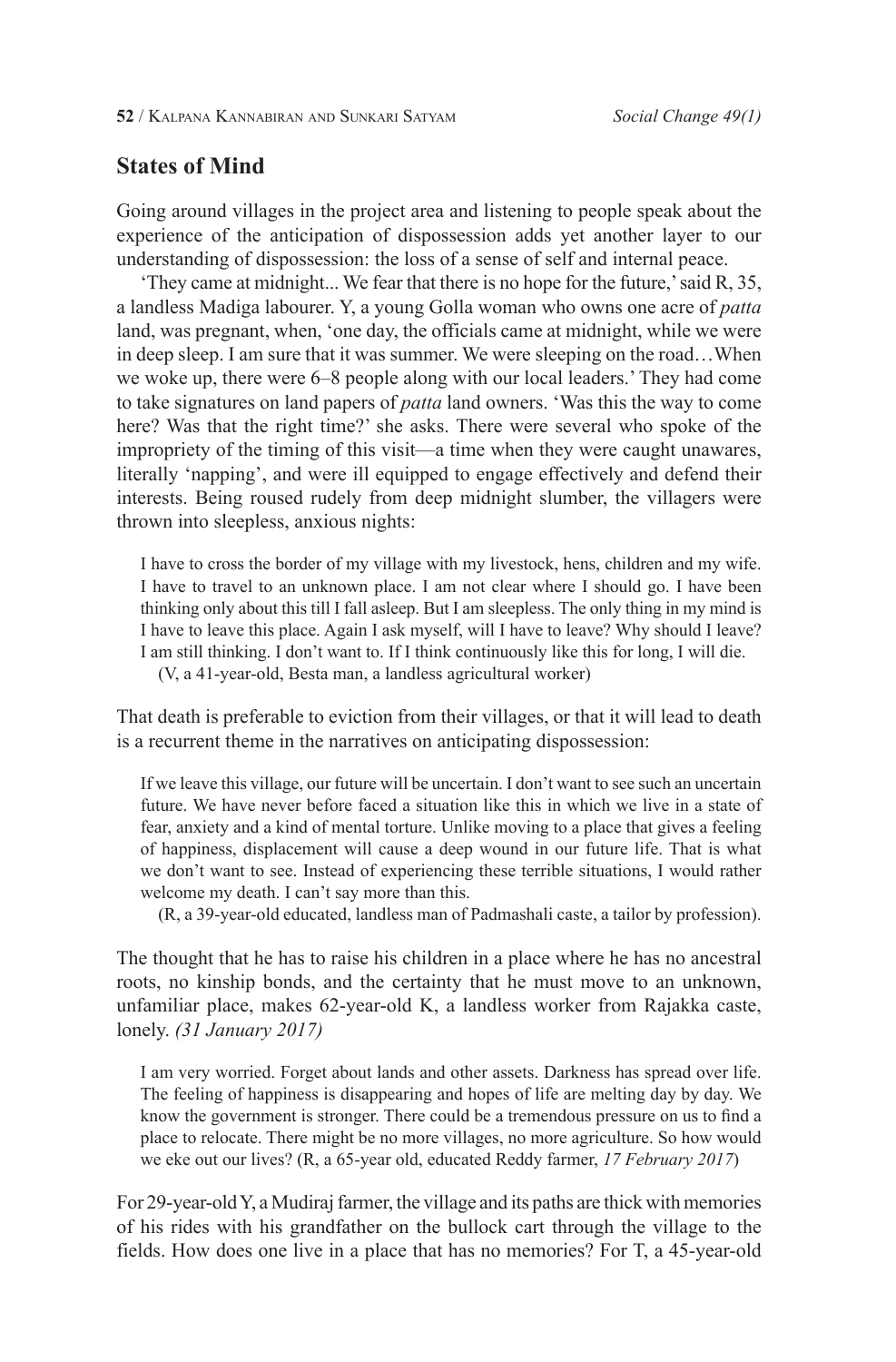Vaddera woman, leaving the village is like eloping—the loss of kinship and collectivity for couples who defy caste endogamy. Others reflected on the breakdown of trust, the lack of security against homelessness and landlessness and the emotional security of making ends meet in difficult circumstances in one's own village, the collectivity guaranteeing some measure of support.

## *Rural Hierarchies and Dispossession*

Among the big farmers, the concern was that fertile land that produced food was being squandered away by the government, and people were being forced to vacate their villages even when villages were not in the core area; the older farmers, like K, the Golla farmer said he felt sad while signing the papers—at 65, he had perhaps another 5 years to live, but what troubled him was the suffering that lay in wait for his children and the young people of these villages, who will be thrown at risk with no land or social bonds of their own *(18 February 2017);* or others like the Reddy farmer L who lamented that dispossession was total because there was no possibility of acquiring lands with the monetary compensation—owing to the inadequacy of compensation, but also because money is used up immediately to clear old debts. The same question came up repeatedly. 'What will my sons do? Farming is the only livelihood they know'. *(28 February 2017)*

There are several women among the small farmers. G, a widowed Madiga farmer aged 56 asks, 'If I leave this village with only money and no land or house, will it be possible for me to survive?' *(13 February 2017).* Then of course the attachment to the place, the land, not an inheritance, but earned by her husband through his sweat and blood—and therefore her distress on being told to leave. N, a Golla woman with four acres of land says, 'The government must put itself in our place and think of what it should do to improve our lives, instead of only engaging in propaganda about itself'. *(15 February 2017)*

B, a marginal farmer, is also a traditional healer with a good clientele in this area. Moving to a new village will dispossess him of his vocation, which depends on trust and personal acquaintance. 'Merely distributing money is not justice' says R, a marginal farmer from Madiga caste. 'We need land for farming and neighbourhood' *(22 February 2017)*. RJ, also a marginal farmer from Madiga caste, anticipates trouble if they attempt to settle elsewhere—those villages are home to other people: 'I do not want to face hostility in other villages for settling down there'. *(28 February 2017)*

Landless farmers—mostly SCs—felt a sense of fear and insecurity. In this village, livelihood was assured in other people's lands—people who knew them and would give them work and wages. In M's words,

Agricultural workers can survive here although we have no land…We only face problems when we need large sums of money—that too, for performing marriages of our children or constructing a new house…We have the strength of our community. When we are in urgent need of anything, our people take care of those things. We need not worry. But, if we disperse from here, we will lose our biggest asset—community strength. (*28 January 2017*)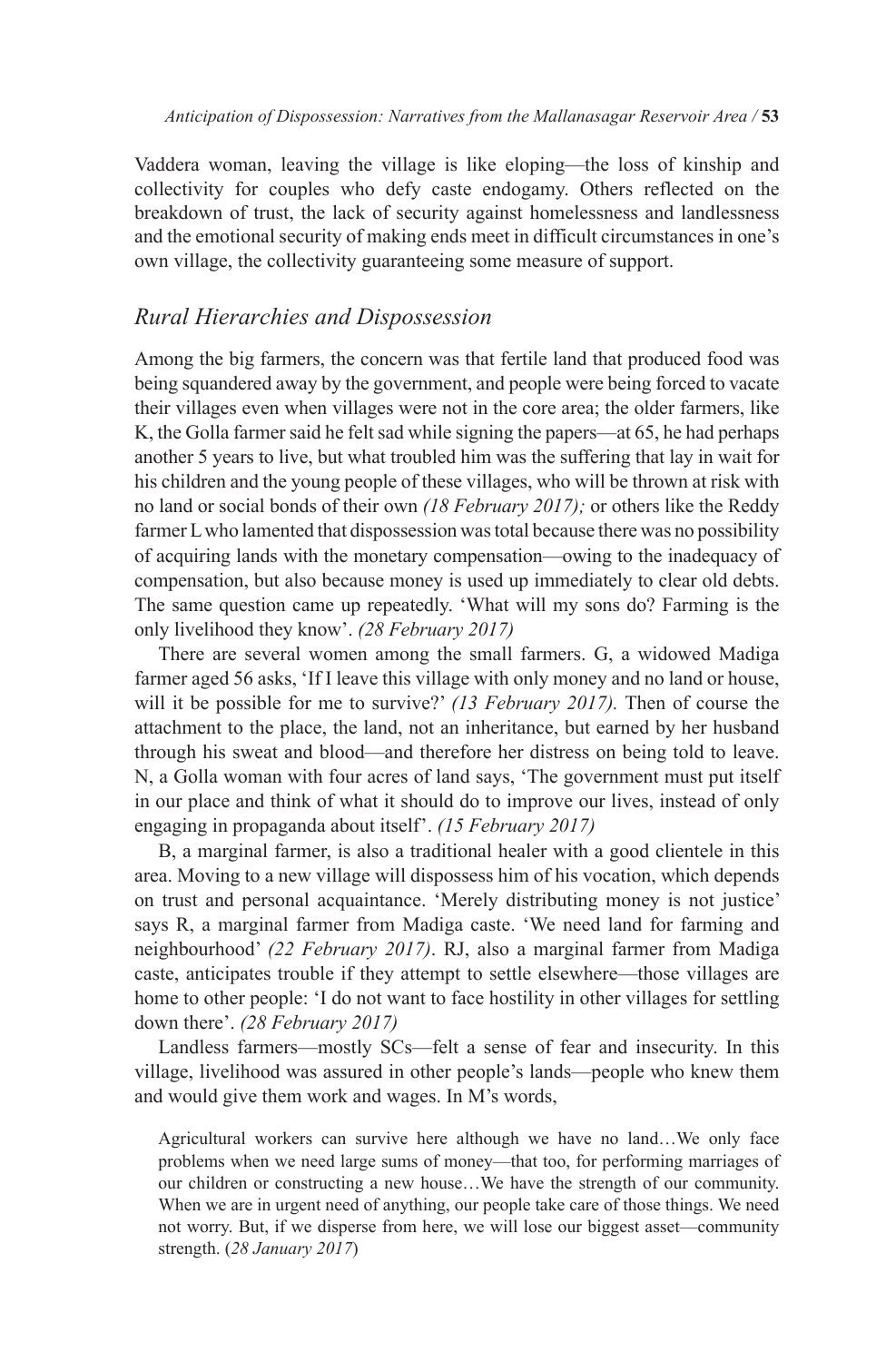The anticipation of dispossession cuts through spatial geographies and village hierarchies in very specific ways with the collectivity facing a common (uncertain) future intertwined with (diverse) social location.

## *Land, Agriculture, Livelihoods*

Across these areas, irrigation has developed well over the past few decades. Villages like Vemulaghat, Etigadda Kistapur and Singaram located on the edges of major tanks have produced considerable amount of grain, and production has never recorded insufficiency since the late 1960s. There is a general consensus among people that these lands guarantee food grains and livelihoods especially for the landless.

We have our village tanks and canals, and many bore motors (submersible pumpsets). Bore motors have been working very well in this area since long. Even during dry season or hot summer, they do well in terms pumping water efficiently. We have large tanks surrounding our village. We also have link canals which connect to all fields. Do you get such lands in any other villages? (N, 40 year-old, marginal farmer, *28 January 2017*)

There are 220 families in this village. A majority of them depend on farming, alongside wage work under the 100 days programme. The village has 1,170 acres of farm land, of which 330 acres are under irrigation and cultivable in both seasons – *mirugu* and *yesikki*. If you look around the village, you will see that no part of farm land lies uncultivated or untended. You will not find a single stone or weeds in this land. It is very fertile and productive. You cannot find this soil anywhere. The government has proposed construction of a project in these villages. Since this village does not fall within the core area, it is possible to avoid acquiring this land for the project.

We informed the officials that we would not part with our lands when they approached us. The rates are atrocious. They did not show us where we would be re-located to. We refused to vacate the lands and requested them not to wrench us apart from our village. (M, 71-years-old, and a part of a large landowning family, *2 February 2017*)

Some people of this area put forth a proposal to take the project forward in a different direction and still increase the storage of water without submerging villages, to no avail.

G, a 56-year-old Madiga woman with five children, widowed, speaks of their struggles to build assets.

My husband acquired the land with his hard-earned money. Our lands are not his inherited – he earned it with his sweat and blood. Even if we do the same work as my husband did, we cannot find such land in any part of the neighbouring villages. You tell me, how far it is right to give my lands to them at such low rates? We need house for house and land for land, that's it.

N, a 60 year-old Madiga man, recounts his struggles:

Can I buy this land and house elsewhere? Do you know how we earned them? How much of our sweat and blood we poured into it? I worked as a bonded labourer for 40 years. From the time I was eight years-old. I have two sons and they have to share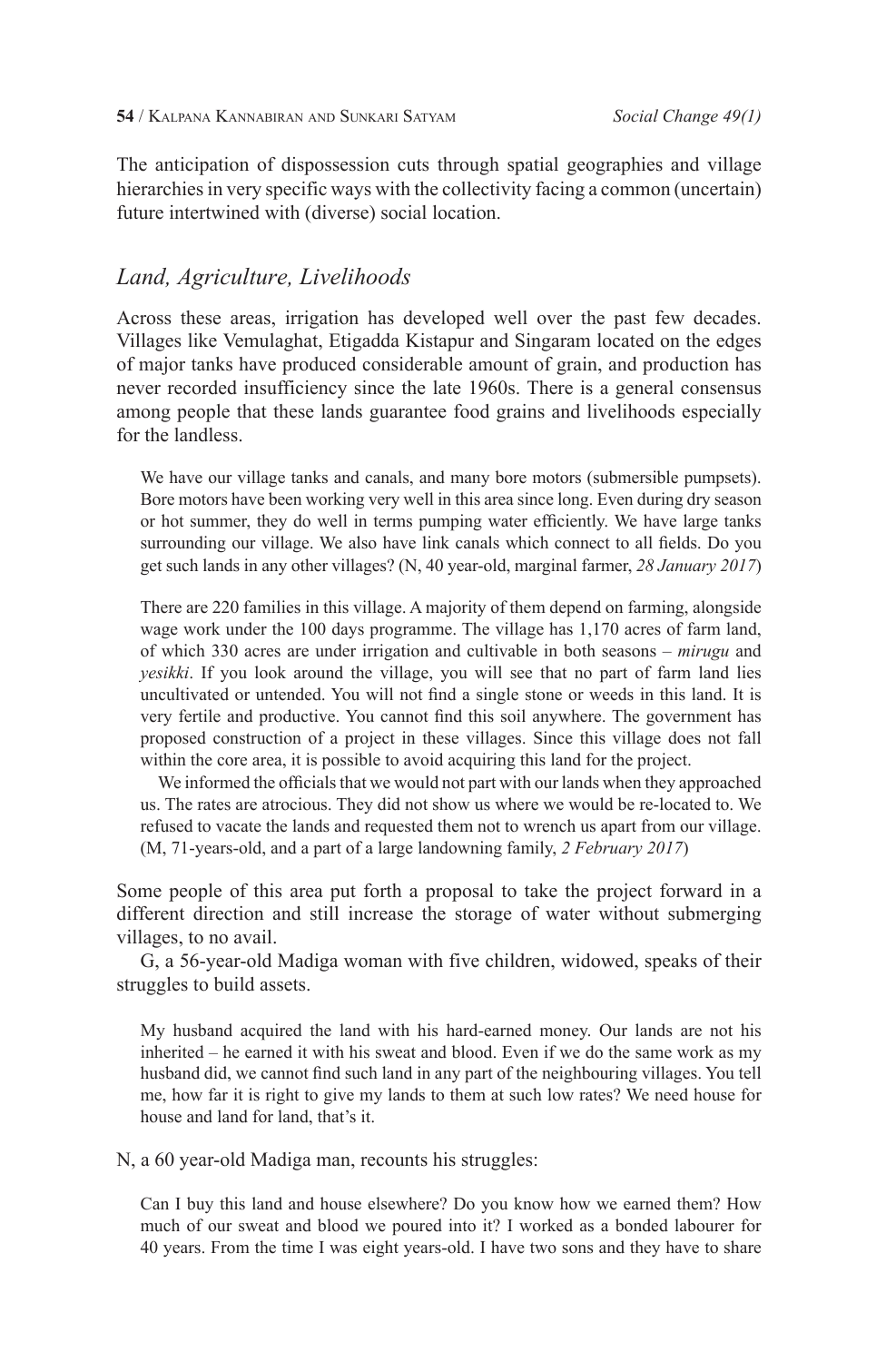*Anticipation of Dispossession: Narratives from the Mallanasagar Reservoir Area /* **55**

this house and land. They can lead their lives confidently in this village as they have their own land and houses. What can we do with the money?

Although people are still living in their villages, they are preoccupied with thinking about how to leave and where to locate their lives. There is constant talk about different locations, confusions on settlements, land purchase and searching for plots. Through all this, says R, people are still hopeful about living on in their villages.

The fact that project plans have disrupted village relations and trust between communities is evident, even while there is a shared feeling of loss due to the anticipation of displacement.

The idea of the project has wrecked everything in our villages—our sentiments, feelings, regular cultural-social ethos, social and financial relations and neighbourhood. We have lost our relations with our surrounding villages. Everything is based on monetary calculations. Our people are disturbed. This is a different feeling which we have been encountering in everyday life. Is this what we desired? All we wanted is to settle the matter and live peacefully with our children and families. I don't know how long we must wait for that to happen. (K, Reddy farmer, *1 March 2017*)

Some livelihood sources largely based on local resources—apart from agricultural land, like grazing lands, natural tanks and fodder—are facing total disruption. For people like L, a Golla marginal farmer, whose identity derives from her dependence on natural resources, her anxious concerns remain unaddressed:

I am a small farmer but I am dependent largely on farming and my flock of sheep. I'm sure I would lose my assets especially my flock. I have been worried as I would lose my strength—my flock and farm lands. Surrounding farms of my village give me a kind of courage. Now open fields will soon disappear. What will I do without grazing lands? How can I lead my life without them? (*23 January 2017*)

There is also, as we have seen, the widespread apprehension of hostility from inhabitants of villages to which they may relocate; their rejection of the proposal that they must relocate is driven both by their attachment to their village and an acknowledgement that they may not be welcome in the places they relocate to and will not have the strength of collectivity that would ensure a measure of security.

## *The Place Called Home*

How can we leave this house now, this minute? How is it possible? Do you know how many years we have lived here? We have been protecting our lands and village for so many years. Is it so easy to just leave it all and go away? Do you know how painful it is to set up a fireplace? The pain is known only to those who have borne the pain of setting it up. It is not as simple as arranging bricks, mud and dung, and plastering it. It is like setting up the lifeline of generations—providing permanent home, land, livestock, building relationships with kin, neighbours, villagers, and connecting people around us. This is the meaning of setting up a fireplace. It also is a place where we cook, eat, dine with others, our relatives, share food with others, and give food to others. How can a new fireplace spring up out of nowhere? (V is a 39 year-old Golla woman, *24 January 2017*)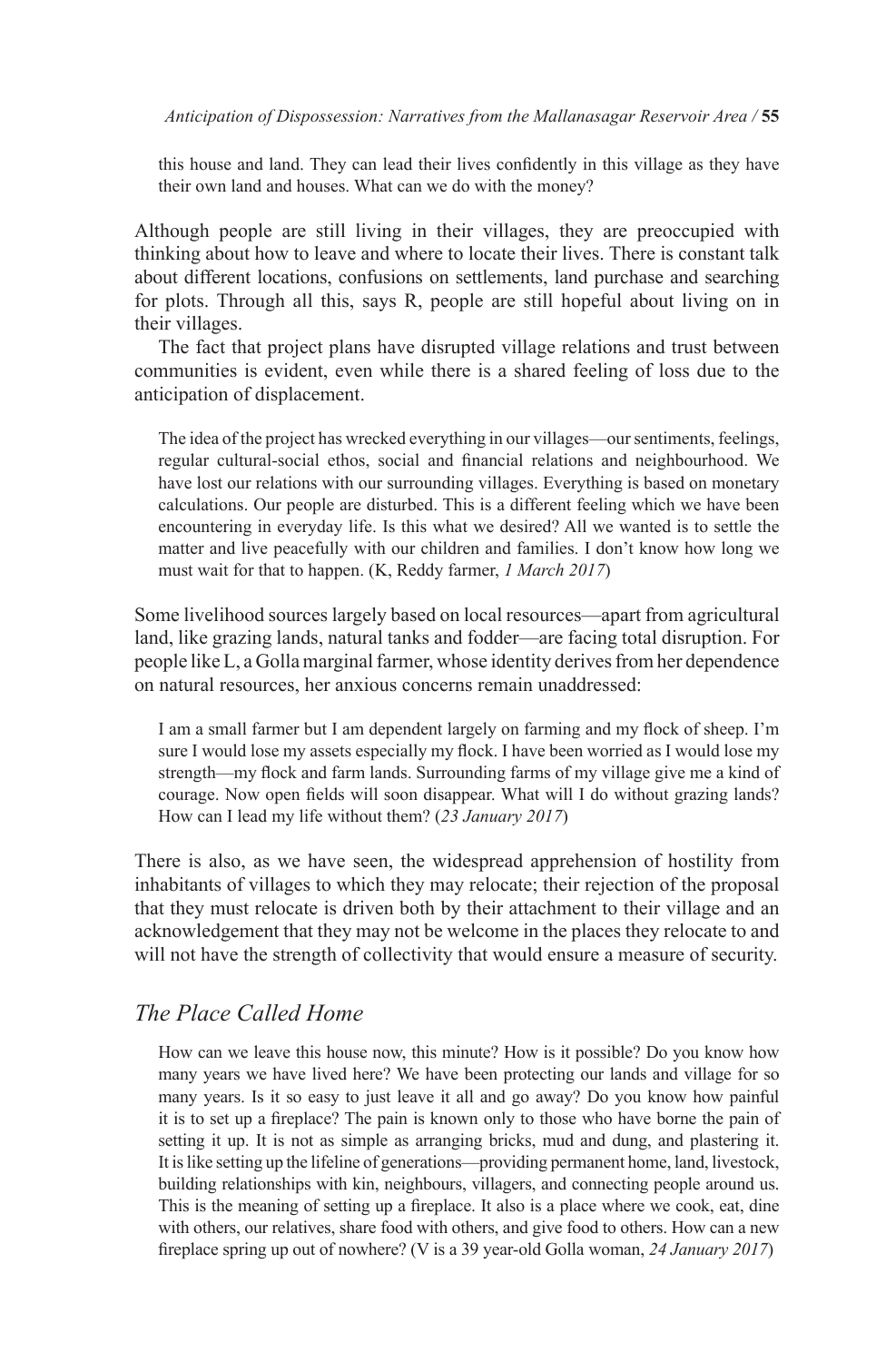Discussions around valuation of house/dwelling fail to grasp the value that the home has for the people it shelters. While speaking about the fireplace, V also speaks of the connections of the fireplace with the intricate bonds of communal living—land, home, livestock, kin and village drawing life from each other. Without rejecting change altogether. S, a Mudiraj marginal farmer observes

The connections between villages, people and lands are not simple. Social bonds are built from coexistence. Money from compensation cannot make our lives better. Events like marriages and funerals bring us together. Scattering us apart is not good. Let them re-locate us together, if they want us to move from here. Some changes in lives are essential, but these changes are fatal. We never imagined a situation like this. Change has to do with time, it must not be about place. Doesn't the government know that relocation involves not only financial resources but also lives of people, their habitations, children's futures, lands, livelihoods and bonds? Is it only related to financial resources? Can't they fathom our lives at all? (*19 February 2017*)

Ratnamala, noted activist, draws on the analogy of a tree, which cannot simply be plucked out of the ground and stuck in somewhere else. The roots go far below the earth, and just as the tree grows in relation to its environment, drawing sustenance from it, people build their lives in relation to their environment (Ratnamala, 2008). The intertwining of the moral, spiritual and material sets the home apart from the world. It is where the goddesses reside, where festivals return every year, and where festivities and mourning, joys and sorrows are shared.

M, a 52 year-old non-literate Golla agricultural worker, puts it poignantly:

Can we even imagine what we are going to lose in the future? We will lose our people, our relatives, our gods— Ooru Maisamma, Katta Maisamma, Hanumandla gudi. Hanuman *jatara* and Maisamma *jatara* are our most important festivals. They bring us all together once a year. Not just people from my village and the villages around ours; the jatara brings back people who have migrated out in search of livelihoods—for jobs, as labour, watchmen, cooks, cleaners, washerfolk, drivers—they all return so we can meet at the jatara. This is the only occasion for us to come together. Can they give us our jatara? It is not only our lands and houses and villages that we will lose. It is our rituals, our practices, our festivals inherited from our ancestors. Can you imagine yourself homeless, with no village to call your own, no culture? Tell us what we should do? (*6 February 2017*)

Can compensation for value of land and house compensate for loss of community? The place called home is situated in a community and embedded in communal life—attachments and identities are built on this mix of emotion and structure, as B, a Lambada agricultural worker observes:

If we move to different locations, we would need a lot to settle down in a new place. Moving everything from here is not possible. But they measured only land and houses. They told us that they would count our livestock later. But there are other things which need to be taken into account. The thought of moving out of our village is deeply saddening because our village is the place where I grew up… I have different experiences with different people. Can they measure our feelings? I don't think they have a sense of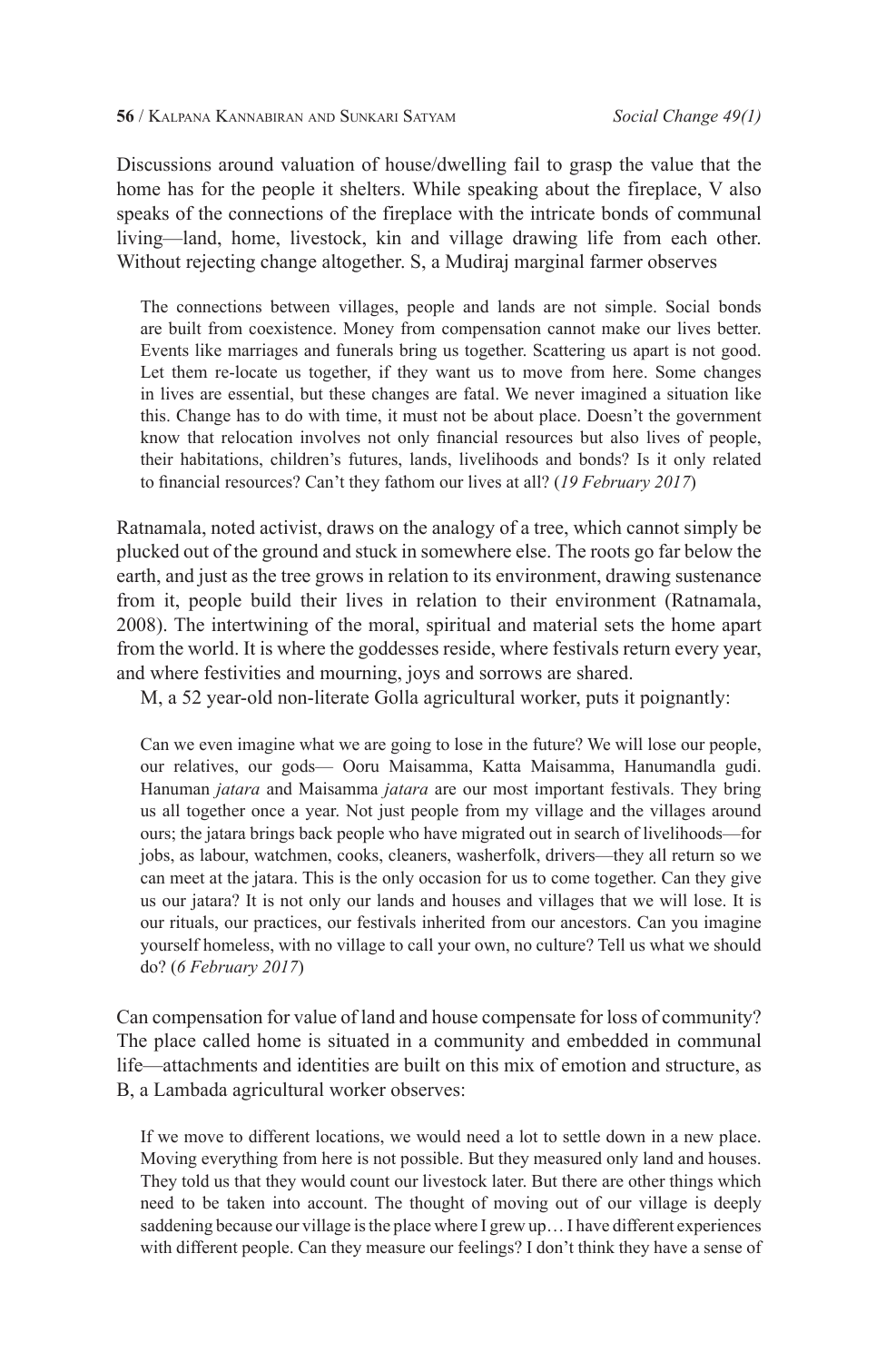*Anticipation of Dispossession: Narratives from the Mallanasagar Reservoir Area /* **57**

our life. This is a wonderful place to live because everyone knows everyone else. If we leave, it would probably scatter our people in different directions…I know that if we move, it would not be the same because it wouldn't be our village....

This understanding of value is deeply rooted in emotion, attachment and belonging, with the prospect of removal being experienced as trauma in the present—the trauma of uncertain futures, the trauma of impending loss and the trauma of mistrust in an otherwise stable community. What is often forgotten is the sovereign privilege of state authorities who in the very act of formulating policy place themselves outside its sphere of effect (Agamben, 1998). It is possible therefore to be perfunctory, bureaucratic and distant in the infliction of the harms of dispossession.

# *The Question of Compensation and a Future*

While there is an assertion that compensation is inadequate, unfair and unequal, there is simultaneously a strong and palpable sense that the problem is not with the quantum of compensation but with the very idea that money can compensate for the loss of self, dignity, worth, networks, sociality and assets.

Where do we go? Where do we live? How can we re-create this environment, this village? The government said to us 'We will give you our key and you will have to give us your key.' Without their key, how can we give them ours? They are trying to snatch our keys from us…They said they would give house for house and land for land. Now there is no plan of house or land. They are making us people-with-nothing—homeless, landless, nameless. How do we survive with nothing except compensation money? What do we have left to talk about and what do we have to tell you? (S, 45 year-old Mudiraj farmer, owns 4 acres of land works on his own land and seeks wage work, *12 February 2017*)

In articulating this loss, people attempt to fit narratives into the frames of governmental measures to displace, the only operative frames for discourse, but keep returning to the impossibility of moving out, no matter what. Besides, as Ratnamala (2008) has argued, monetary compensation introduces anarchy into an already fraught situation. R, waiting to settle his daughter's wedding, believes they have been robbed of their future. He has seen the compensation money disappear in his village on liquor, bikes and tractors; he worries that his daughter might not find a suitable groom because they can no longer claim to belong to a village (*9 February 2017*). S, 34-year-old non-literate Vaddera landless agricultural worker, confesses:

I come regularly here and drink this Koatar [quarter of liquor] sitting on this pile of wood. Three months ago, I wanted to renovate my house as it was falling apart—its walls were totally cracked and broken and needed re-plastering before the rainy season. It will be difficult to live in it without repairs. But now I do not know what to do. I have already taken some compensation money. What should I do, except drink? I will drink as long as I suffer because I want to live and die here. I do not want to go anywhere else. I do not want to leave my village. (*22 January 2017*)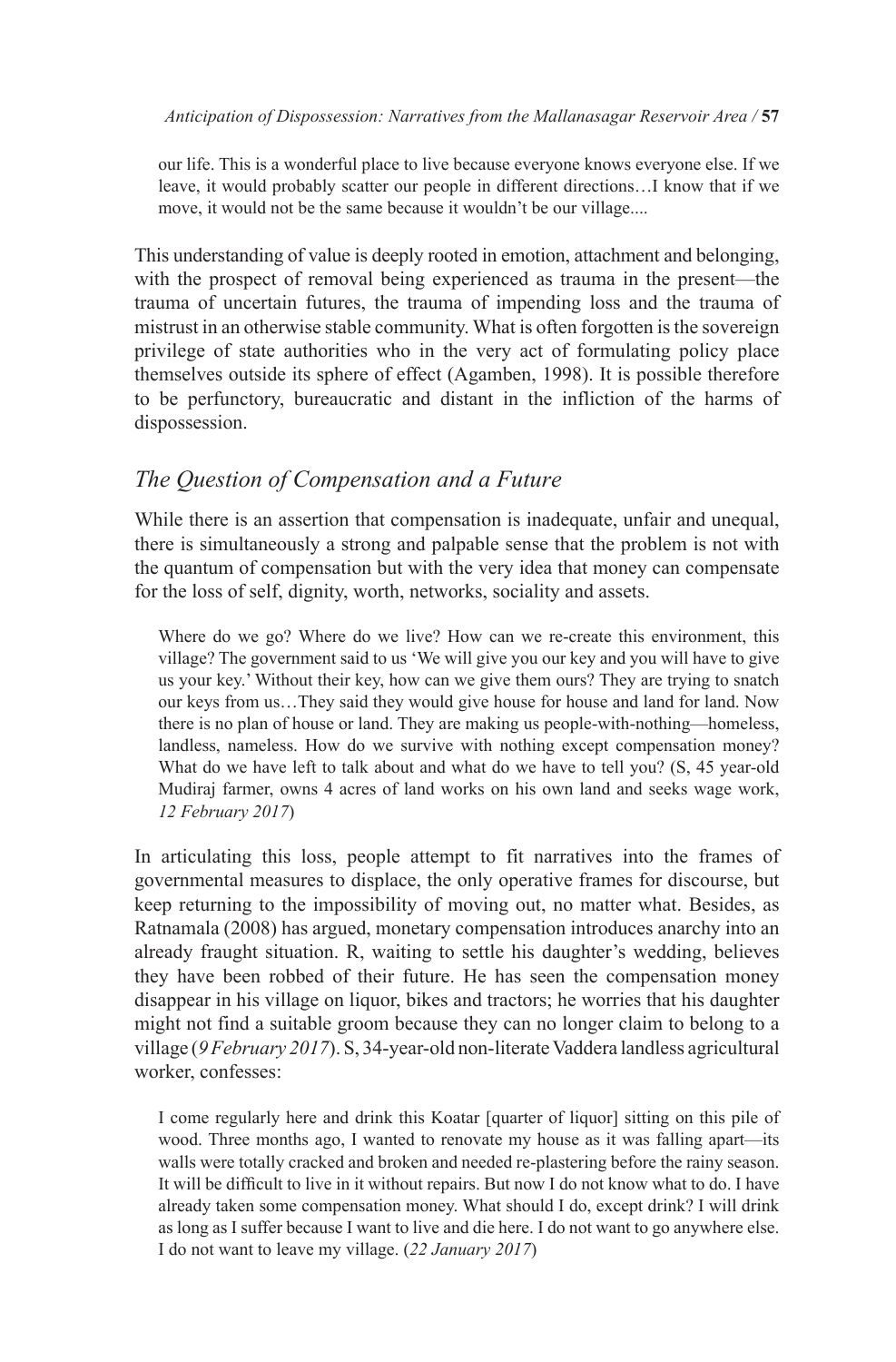For R, a 25-year-old woman, non-literate, Vaddera stonecutter, it is not about money, but about the shared collectivity:

We don't want anything. We only need our village and our people. Money comes and goes, but once we have lost our people, they will never return to us. As long as we live here, we are secure. If we disperse from here, our lives will be shattered. Let the government first construct our houses together and then we will all move together from here. Otherwise, it will be very difficult for us to lead a life in the future. (*13 February 2017*)

There is anger. R, Madiga marginal farmer, 22-year-old, a school dropout who owns a little land and seeks wage-work is indignant:

They throw some money at me like I am a beggar…I have never begged for anything in my life but worked hard in the field and lived a peaceful life...We were never dependent on any person or any government… why do they treat us like this? (*27 February 2017*)

K, a 35-year-old Mudiraj small farmer was told that the compensation was more than the value of her hut in rupees. But for her, 'this hut is more valuable than anything… They destroyed my peace. They have robbed my sound sleep. How can I be compensated for my loss of peace?' (*15 February 2017*).

# **Conclusion**

Studies on displacement and dispossession have often focussed on vulnerability post-displacement foregrounding the experience of 'oustees' in a post-displacement context, where the impact of displacement is aggravated and visible, and the collectivity is fragmented and dispersed. While social impact assessment (SIA) was intended to be a deliberative process where people likely to be affected by a project have a voice in deciding on its feasibility, this goal has been largely unrealised in India, and literature has focussed on calculations of impact, relief and rehabilitation, and remedial measures after displacement. Often in these instances, the most vulnerable communities are totally dispossessed, scattered and dangerously poised on the edge of precarity. Loss is expressed through memory, recall and grief—expressions that cannot be accommodated within SIA templates, and are therefore left out of the account. On another track, studies of caste focus both on the fissures of power, wealth, disentitlement, violence and resistance in village contexts as undergirding the social realities of rural India, and on unequal interdependencies that seem to hold the village together as a collective entity. Our account of villages in the Mallanasagar reservoir area speaks to both these bodies of work in specific, limited ways.

The distribution of inequality—in material wealth, power and social standing, among others—is evident in each of the villages facing submergence. There is no doubt that the 'caste line' is strong and nowhere near receding in everyday life—work, residence, sociality, kinship and oppressions. However, the 'anticipation of dispossession' (as distinct from an experience of dispossession that is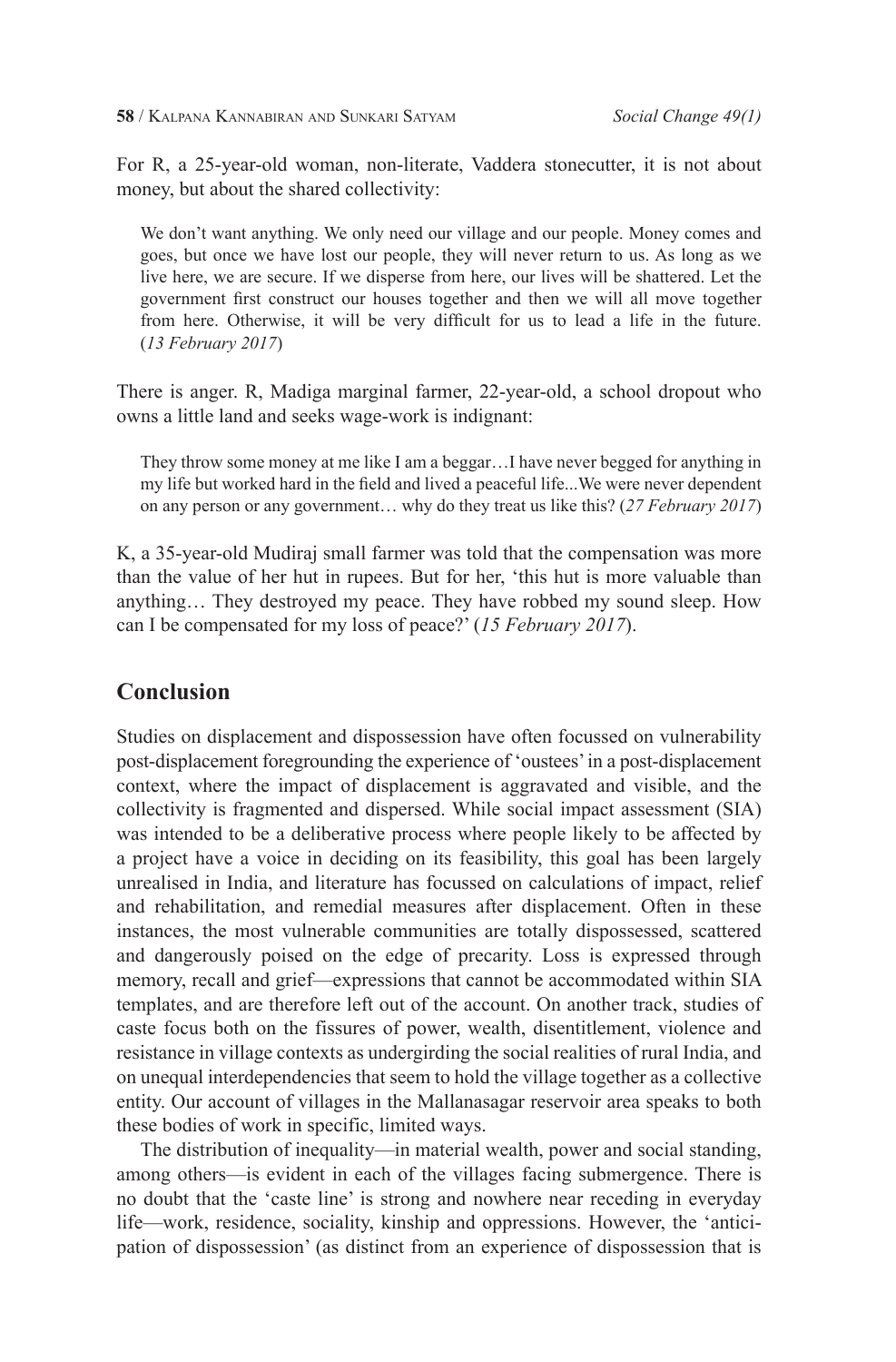*Anticipation of Dispossession: Narratives from the Mallanasagar Reservoir Area /* **59**

past continuous) provides a lens to examine the experience of the collectivity that is not yet fractured or dispersed, that springs from 'situated belonging' (to borrow from Yuval-Davis, Kannabiran, & Vieten, 2006) rooted in shared place and intertwined lives. The narratives suggest a different idea of ownership—the collective ownership of *the village—*in its material and immaterial aspects, not predicated on title to assets alone, inequalities and hierarchies notwithstanding. Put differently, ownership expressed in 'my own village' (*sonta ooru*) as distinct from 'the land I own' (*sonta bhoomulu*) is all-encompassing for all inhabitants in distinct ways, the loss of which cannot be comprehended within the narrow, reductionist frames of state appropriation and 'remedial' action that is routine state practice today.

#### **Acknowledgements**

*We are grateful to the people of Thoguta and Kondapaka mandals for sharing their experiences with us. This article is based on fieldwork conducted between January and March 2017. We are indebted to Sujit Kumar Mishra for his research support; we thank Padmini Swaminathan, D. Narasimha Reddy and Bandana Purkayastha for their detailed comments. Fieldwork for this study was supported by the Council for Social Development, Hyderabad, for which we are grateful.*

#### **Declaration of Conflicting Interests**

*The authors declared no potential conflicts of interest with respect to the research, authorship and/or publication of this article.*

#### **Funding**

*The authors received financial support for fieldwork from the Council for Social Development, Hyderabad.*

#### **Notes**

- 1. Names and village locations of interviewees have been withheld. All interviews were in Telugu, translated by the authors.
- 2. https://timesofindia.indiatimes.com/city/hyderabad/mallanasagar-high-court-stallsland-acquisition-orders-status-quo/articleshow/60980147.cms
- 3. Three Brahmin and three Velama families were present in the villages surveyed, but they declined to respond to queries, and were therefore not included in the sample.
- 4. Officially recorded land is land in the name of present landowner in land records with proper survey numbers. Unofficially recorded land is owned by present owner through formal transfer but recorded in another person's name. The latter are vulnerable to denial of compensation.
- 5. The most common activities in this category are repair works, machinery spare parts, seeds and fertiliser supply, and other agricultural needs.
- 6. The average value reported here has been calculated on the basis of inputs by respondents in the study.
- 7. Response of Executive Engineer Office, Dr B.R. Ambedkar Pranahita Chevella Sujala Sravanthi, Siddipet, Medak, dated 14 June, 2016 to RTI application.